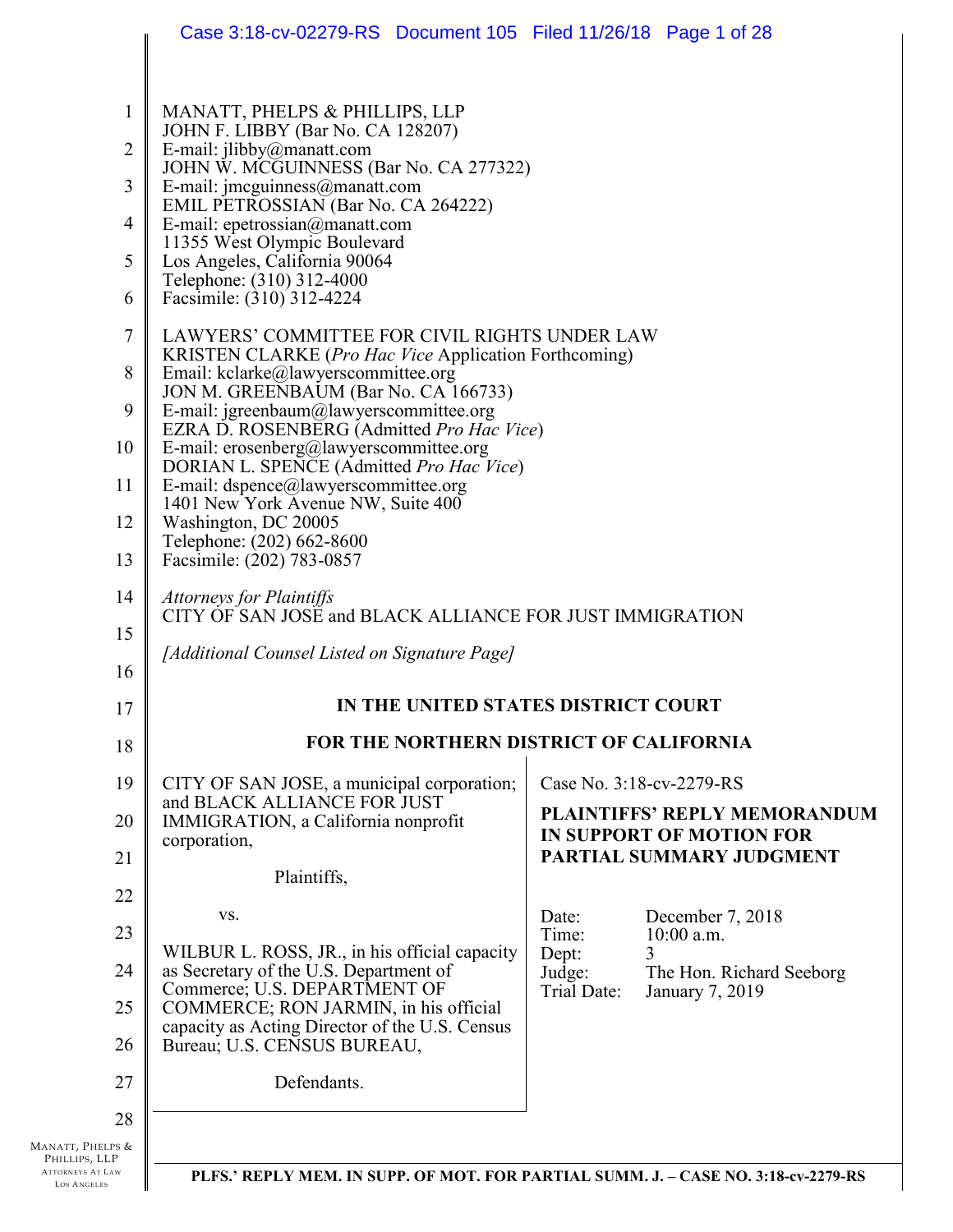|             |             | <b>TABLE OF CONTENTS</b>                                                                                                                     |      |
|-------------|-------------|----------------------------------------------------------------------------------------------------------------------------------------------|------|
|             |             |                                                                                                                                              | Page |
|             |             |                                                                                                                                              |      |
| $I_{\cdot}$ |             |                                                                                                                                              |      |
|             | A.          |                                                                                                                                              |      |
|             |             |                                                                                                                                              |      |
|             | <b>B.</b>   | Plaintiffs' Expenditures Are Warranted, and Defendants' Witnesses Agree  4                                                                   |      |
|             |             | 1.<br>Dr. Abowd Has Confirmed the Existence of a Substantial Risk of a<br>Differential Undercount and Has Testified that Localities Should   |      |
|             |             |                                                                                                                                              |      |
|             |             | Defendants' Expert, Dr. Stuart Gurrea, Fails to Create a Dispute<br>2.<br>that Adding the Citizenship Question Creates a Substantial Risk of |      |
|             |             |                                                                                                                                              |      |
|             | $C$ .       | Plaintiffs' Harm Is Directly Traceable to Ross's Decision to Add the                                                                         |      |
| П.          |             | DEFENDANTS HAVE FAILED TO REBUT THE EVIDENCE THAT ROSS'S                                                                                     |      |
|             | $A_{\cdot}$ | Ross Failed to Disclose a Plausible, Non-Pretextual Basis for His Decision  12                                                               |      |
|             | B.          | Ross Decided to Add the Citizenship Question Long Before the DOJ                                                                             |      |
|             | $C$ .       | Ross Entirely Ignored the Bureau's Requirements That All Questions                                                                           |      |
|             | D.          | Ross's Decision-Making Was Not Reasoned Where He Discounted                                                                                  |      |
| III.        |             | DEFENDANTS HAVE FAILED TO REBUT THE EVIDENCE THAT ROSS'S                                                                                     |      |
|             | A.          |                                                                                                                                              |      |
|             | <b>B.</b>   | Defendants "New Circumstances" Do not "Necessitate" Adding the                                                                               |      |
| IV.         |             |                                                                                                                                              |      |
|             |             |                                                                                                                                              |      |

 $\parallel$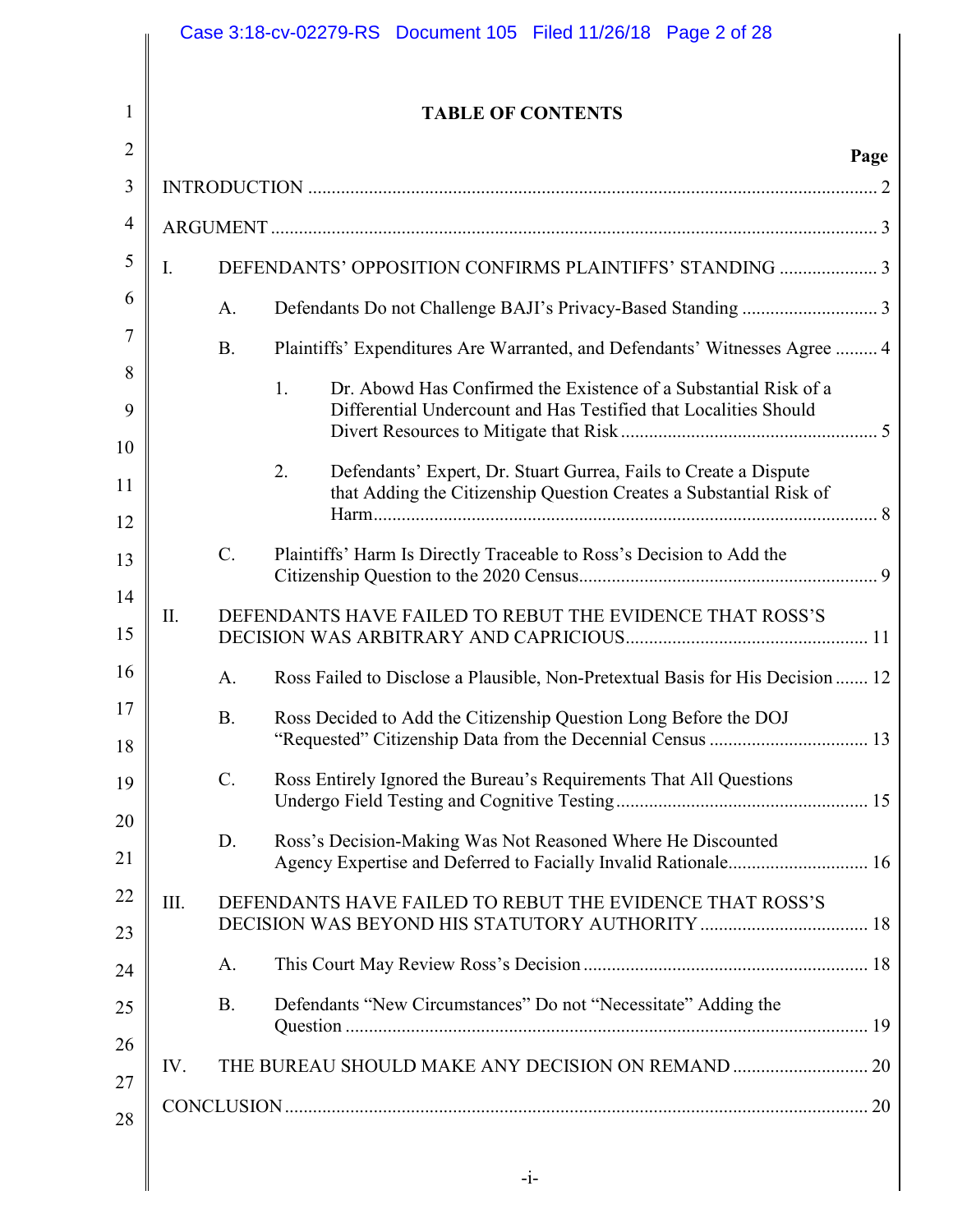|                     | Case 3:18-cv-02279-RS Document 105 Filed 11/26/18 Page 3 of 28                                |
|---------------------|-----------------------------------------------------------------------------------------------|
| 1                   | <b>TABLE OF AUTHORITIES</b>                                                                   |
| 2                   | <b>CASES</b>                                                                                  |
| 3                   | Anderson v. Liberty Lobby, Inc.,                                                              |
| $\overline{4}$<br>5 | Ass'n of Data Processing Serv. Organizations, Inc. v. Camp,                                   |
| 6                   | Barnett v. City of Chicago,                                                                   |
| 7                   | Bennett v. Spear,                                                                             |
| 8<br>9              | Blue Ridge Ins. Co. v. Stanewich,                                                             |
| 10                  | Burlington Truck Lines, Inc. v. United States,                                                |
| 11                  | Carey v. Population Services Int'l,                                                           |
| 12<br>13            | City of Tacoma v. FERC,                                                                       |
| 14                  | Clapper v. Amnesty Int'l USA,                                                                 |
| 15<br>16            | Ctr. for Biological Diversity v. Zinke,                                                       |
| 17                  | Encino Motorcars, LLC v Navarro,                                                              |
| 18                  | Ergon-W. Virginia, Inc. v. U.S. Env. Prot. Agency,                                            |
| 19<br>20            | FERC v. Electric Power Supply Association,                                                    |
|                     | Fair Hous. Council of Riverside County, Inc. v. Riverside Two,                                |
|                     | Fair Housing. Council of San Fernando Valley v. Roommate.com, LLC,                            |
| 24                  | Federation for American Immigration Reform (FAIR), et al., v. Philip M.<br>Klutznick, et al., |
| 25                  |                                                                                               |
| 26                  | In re Adobe Sys., Inc. Privacy Litig.,                                                        |
|                     | LULAC v. Perry,                                                                               |
|                     | $\ddot{\rm{11}}$                                                                              |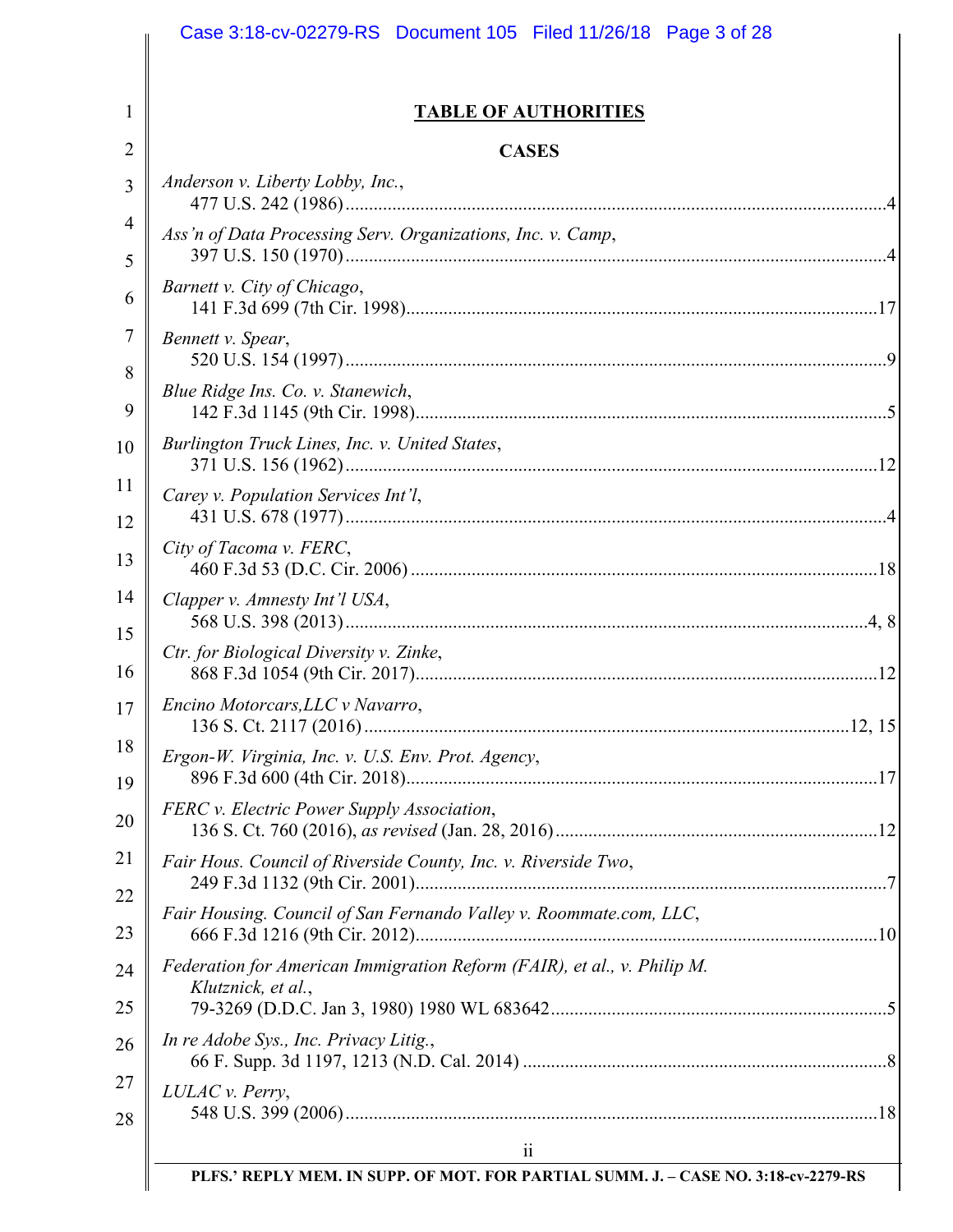#### 1 2 3 4 5 6 7 8 9 10 11 12 13 14 15 16 17 18 19 20 21 22 23 24 25 26 27 28 iii **PLFS.' REPLY MEM. IN SUPP. OF MOT. FOR PARTIAL SUMM. J. – CASE NO. 3:18-cv-2279-RS** *Matsushita Elec. Indus. Co. v. Zenith Radio Corp.*, 475 U.S. 574 (1986) ....................................................................................................................5 *Mendina v. Garcia*, 768 F.3d 1009 (9th Cir. 2014) .....................................................................................................9 *Monsanto Co. v. Geertson Seed Farms*, 561 U.S. 139 (2010) ....................................................................................................................8 *Motion Picture Ass'n of Am., Inc. v. F.C.C.*, 309 F.3d 796 (D.C. Cir. 2002) ..................................................................................................19 *Motor Vehicle Mfrs. Ass'n v. State Farm Mut. Auto. Ins. Co*., 463 U.S. 29 (1983) ........................................................................................................11, 12, 18 *Nat'l Council of La Raza v. Gegavske*, 800 F.3d 1032 (9th Cir. 2015) ...................................................................................................10 *Nat'l Small Shipments Traffic Conference, Inc. v. I.C.C.*, 725 F.2d 1442 (D.C. Cir. 1984) ................................................................................................16 *Negron v. City of Miami Beach*, 113 F.3d 1563 (11th Cir. 1997) .................................................................................................18 *New York et al. v. Commerce et al.*, 18-cv-2921 (S.D.N.Y) ...........................................................................................................6, 11 *NRDC v. Nat'l Highway Traffic Safety Admin.*, 894 F.3d 95 (2d Cir. 2018) ........................................................................................................19 *Nw. Ecosystem All. v. U.S. Fish & Wildlife Serv.*, 475 F.3d 1136 (9th Cir. 2007) ...................................................................................................12 *Pacific Dawn LLC v. Pritzker*, 831 F.3d 1166 (9th Cir. 2016) ...................................................................................................12 *Padula v. Webster*, 822 F.2d 97 (D.C. Cir. 1987) ....................................................................................................15 *Pub. Citizen v. Heckler*, 653 F. Supp. 1229 (D.D.C. 1986) .......................................................................................12, 13 *Reed v. Salazar*, 744 F. Supp. 2d 98 (D.D.C. 2010) ............................................................................................20 *Reyes v. City of Farmers Branch*, 586 F.3d 1019 (5th Cir. 2009) ...................................................................................................17 *Robins v. Spokeo, Inc*., 867 F.3d 1108 (9th Cir. 2017), *cert. denied*, 138 S. Ct. 931 (2018) ...........................................4 *Romero v. City of Pomona*, 883 F.2d 1418 (9th Cir. 1989), *overruled in part on other grounds by Townsend v. Holman Consulting* ..............................................................................................18 *Samica Enters. LLC v. Mail Boxes Etc., Inc.*, 460 F. App'x 664 (9th Cir. 2011) .............................................................................................20 Case 3:18-cv-02279-RS Document 105 Filed 11/26/18 Page 4 of 28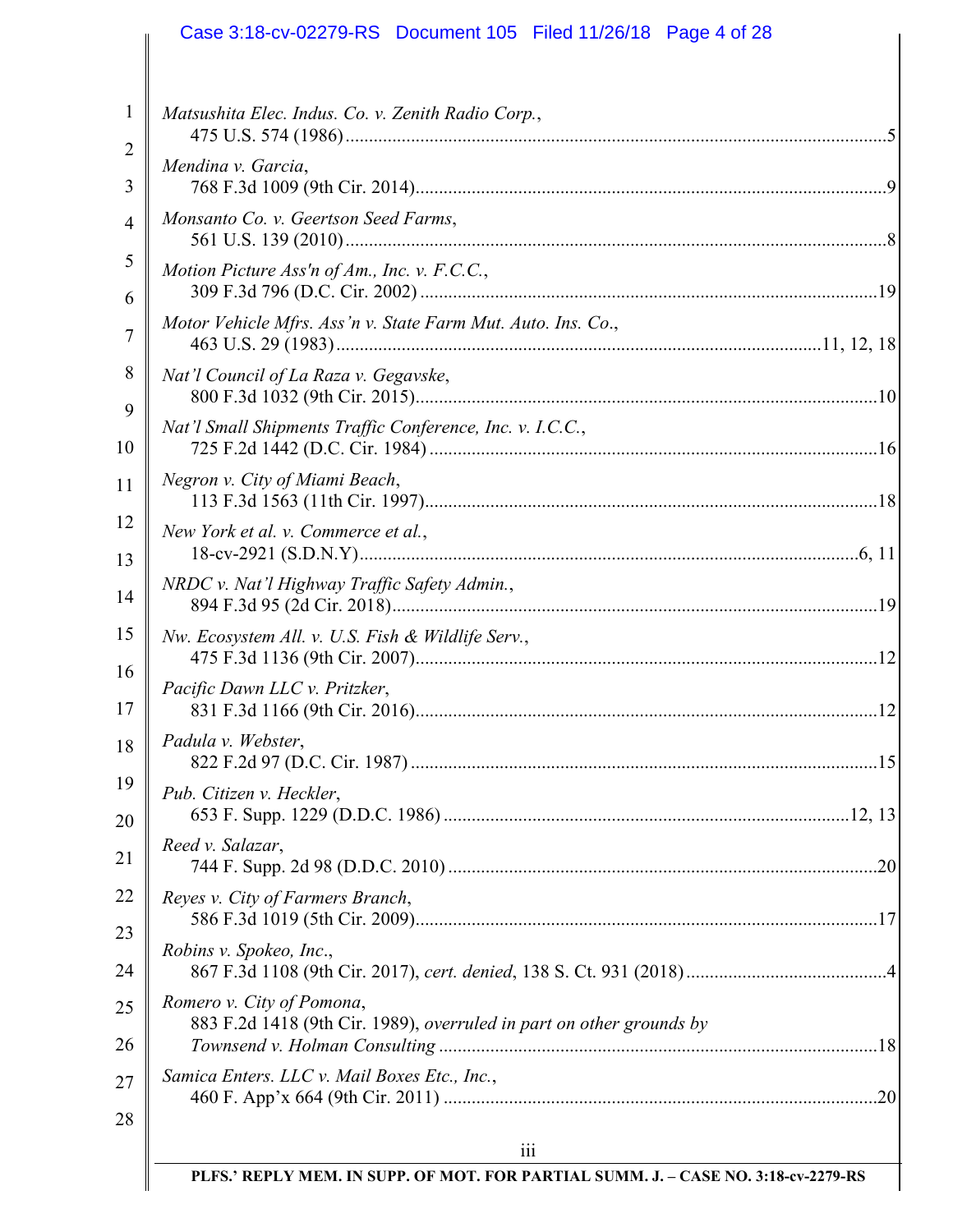|                     | Case 3:18-cv-02279-RS Document 105 Filed 11/26/18 Page 5 of 28                     |  |
|---------------------|------------------------------------------------------------------------------------|--|
| 1                   | Skidmore v. Swift & Co.,                                                           |  |
| $\overline{2}$<br>3 | United States v. F/V Alice Amanda,                                                 |  |
| $\overline{4}$      | United States v. Payne,                                                            |  |
| 5<br>6              | Univ. of Texas Sw. Med. Ctr. v. Nassar,                                            |  |
| 7                   | Wong v. Regents of Univ. of Cal.,                                                  |  |
| 8<br>9              | Woods Petroleum Corp. v. U.S. Dep't of Interior,                                   |  |
|                     | <b>STATUTES</b>                                                                    |  |
| 10                  |                                                                                    |  |
| 11                  |                                                                                    |  |
| 12                  |                                                                                    |  |
| 13                  | <b>RULES</b>                                                                       |  |
| 14                  |                                                                                    |  |
|                     |                                                                                    |  |
| 15<br>16            |                                                                                    |  |
| 17                  |                                                                                    |  |
| 18                  |                                                                                    |  |
| 19                  |                                                                                    |  |
| 20<br>21            |                                                                                    |  |
| 22                  |                                                                                    |  |
| 23                  |                                                                                    |  |
| 24                  |                                                                                    |  |
| 25                  |                                                                                    |  |
| 26                  |                                                                                    |  |
| 27                  |                                                                                    |  |
| 28                  |                                                                                    |  |
|                     | iv                                                                                 |  |
|                     | PLFS.' REPLY MEM. IN SUPP. OF MOT. FOR PARTIAL SUMM. J. - CASE NO. 3:18-cv-2279-RS |  |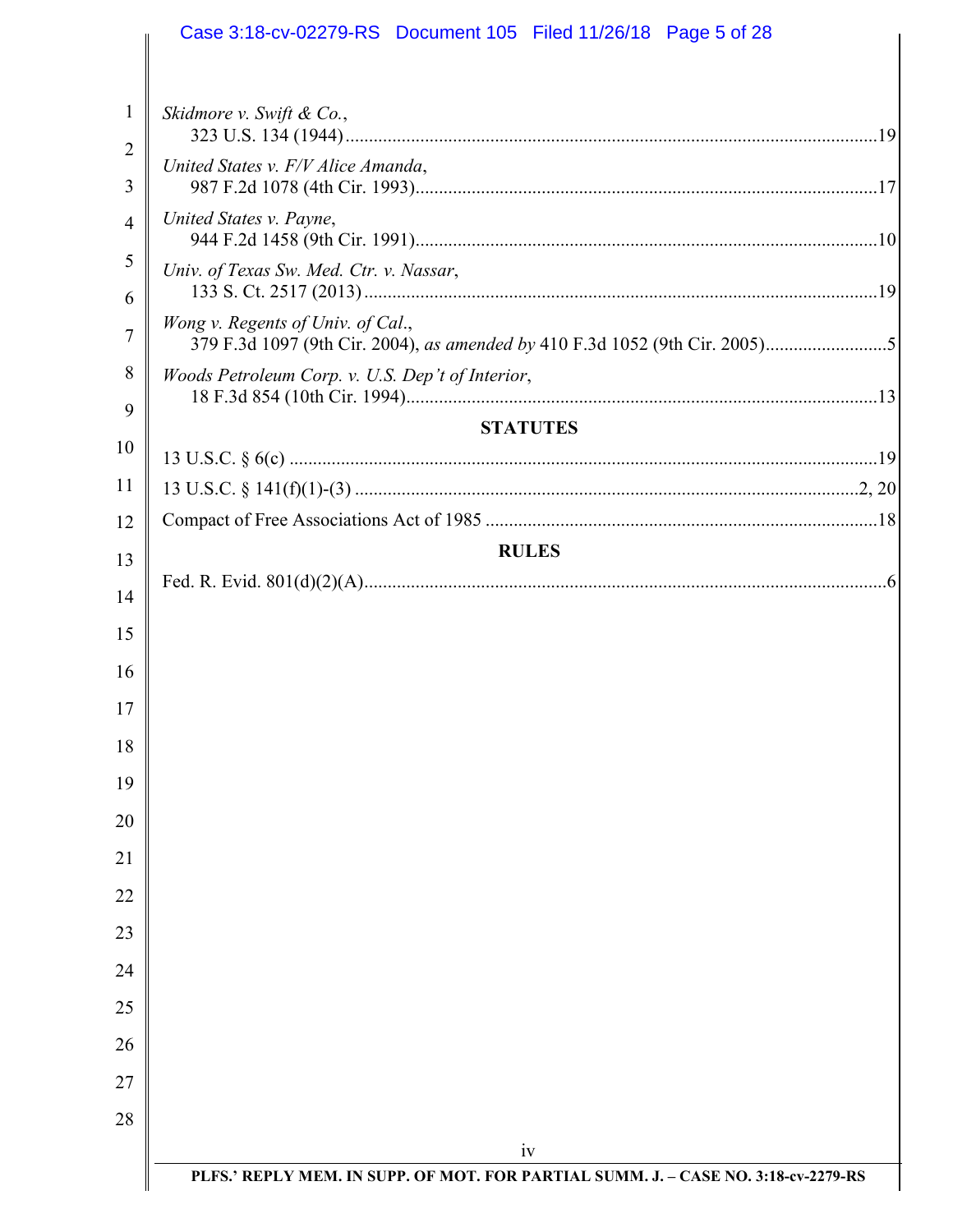1

**INTRODUCTION** 

2 3 4 5 6 7 8 9 10 Defendants do not dispute the key material facts in this action. They do not dispute that Secretary Ross, soon after taking office, made a "request that we include the citizenship question" on the 2020 Decennial Census ("Census"). (0003710.) They do not dispute that Ross's deputy at the U.S. Department of Commerce ("Commerce"), Earl Comstock, reached out first to the Department of Justice ("DOJ") and then to the Department of Homeland Security ("DHS") to ask them to request that the U.S. Census Bureau (the "Bureau") add the question. They do not dispute that each agency rebuffed Comstock. They do not dispute that Ross then called Attorney General Sessions, and that DOJ issued its December 12, 2017 letter to the Bureau (the "DOJ Request") only *after* Ross and Sessions spoke.

11 12 13 14 15 16 17 18 19 20 Further, Defendants proffer no evidence that the purported goal of the DOJ Request obtaining block-level citizenship voting-age population ("CVAP") data—is better served by adding the citizenship question than by using administrative records. Every statistical expert, including Defendants' expert witness, has stated that administrative records would provide better data. Indeed, Defendants have not offered any evidence in support of Ross's conclusory statement in his March 26, 2018 decisional memorandum (the "Decisional Memo") that "the citizenship data provided to DOJ will be more accurate with the question than without it." (001319.) Defendants do not deny that Ross added the topic to the Census nearly a year after the statutory deadline, and provide no evidence of "new circumstances" that "necessitate" doing so, as the statute requires. 13 U.S.C.  $\S$  141(f)(3).

21 22 23 24 25 26 27 28 Instead, Defendants ground their opposition in a number of cases standing for the unremarkable proposition that courts treat agency decisions with deference in APA cases. While that may be so as a general matter, that deference is not absolute or unlimited. Defendants cite to no decision in which any court has upheld an administrative decision in which an agency head: (1) first requested a decision be made without stating a reason; (2) then sought out another agency to request that the decision be made; (3) was rejected by two different agencies; (4) reached out to another cabinet Secretary to order unwilling subordinates to make the request; (5) received a detailed expert opinion—not just differing "views"—that the decision would not achieve the

**PLFS.' REPLY MEM. IN SUPP. OF MOT. FOR PARTIAL SUMM. J. – CASE NO. 3:18-cv-2279-RS**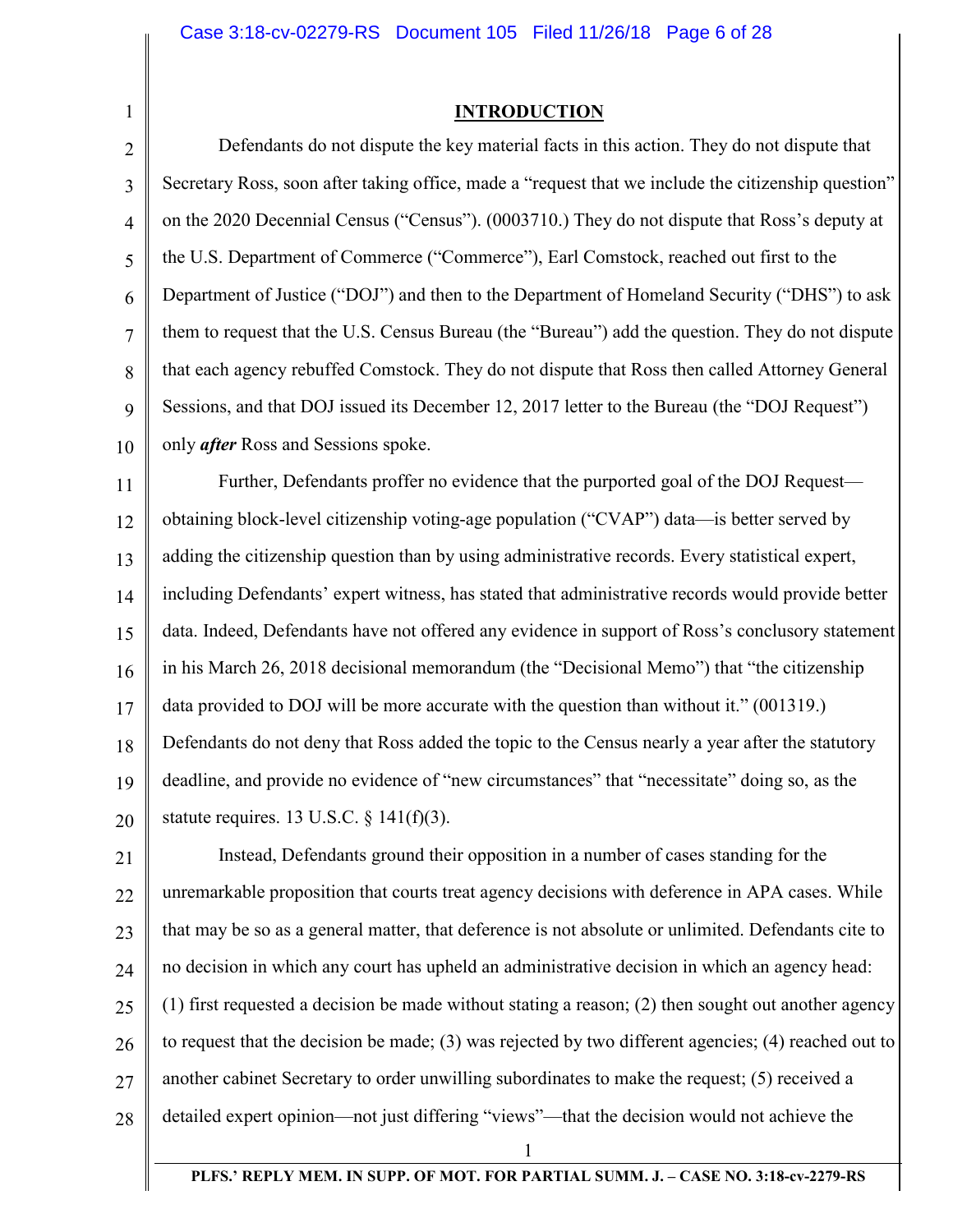### Case 3:18-cv-02279-RS Document 105 Filed 11/26/18 Page 7 of 28

1 2 3 4 5 6 stated goal of the request, and that other available options would; (6) made the decision anyway, without citing to any evidence in support of the key conclusion; and (7) not only omitted any reference to the real history behind his decision, but did not testify truthfully about it to Congress. The foregoing facts are the undisputed facts in this case and are supported by the uncontroverted evidence in the administrative record. The notion that this Court must blindly defer to such manifestly arbitrary, capricious, and wrongful agency action finds no support in the law.

7 8 9 10 11 12 This is not a case about a "disagreement with the Secretary's policy choice." (Defs.' Opp. (Doc. 104) at 18.) And it is not a case about Secretary Ross's "subjective thought process." (*Id.* at 19.) Rather, Plaintiffs are entitled to summary judgment because the administrative record confirms beyond dispute that Defendants' *actions* breached nearly every conceivable norm of administrative procedure when they decided to add a citizenship question to the Census in violation of standard processes, procedures, and protocols.

13 14 15 16 17 18 19 20 Moreover, Defendants fail to rebut evidence of Plaintiffs' standing. In opposing Plaintiffs' allegations that they have spent money based on the substantial risk of an undercount, Defendants put forward a witness who has agreed under oath that those risks are real, and whose report and trial testimony confirm that local communities *such as the City of San Jose* must increase their outreach spending *specifically because* of the likelihood of an undercount resulting from the citizenship question. And Defendants do not even attempt to address, let alone rebut, the evidence of BAJI's members' well-founded fears that their personal data will be misused. For all of the reasons set forth below and in Plaintiffs' opening memorandum, Plaintiffs'

21 motion for partial summary judgment should be granted.

- 22
- 23

# **I. DEFENDANTS' OPPOSITION CONFIRMS PLAINTIFFS' STANDING.**

**ARGUMENT** 

24 25 26 27 28 2 **A. Defendants Do not Challenge BAJI's Privacy-Based Standing.**  Plaintiff Black Alliance for Just Immigration ("BAJI") alleges that "the inclusion of the citizenship question will instill fear and intimidation in Black immigrant communities. (Compl. (Doc. 1) ¶ 60.) BAJI's members have expressed fears that, if they answer the citizenship question, their personal information will not be kept confidential. (Declaration of Opal Tometi (Doc. 99-4)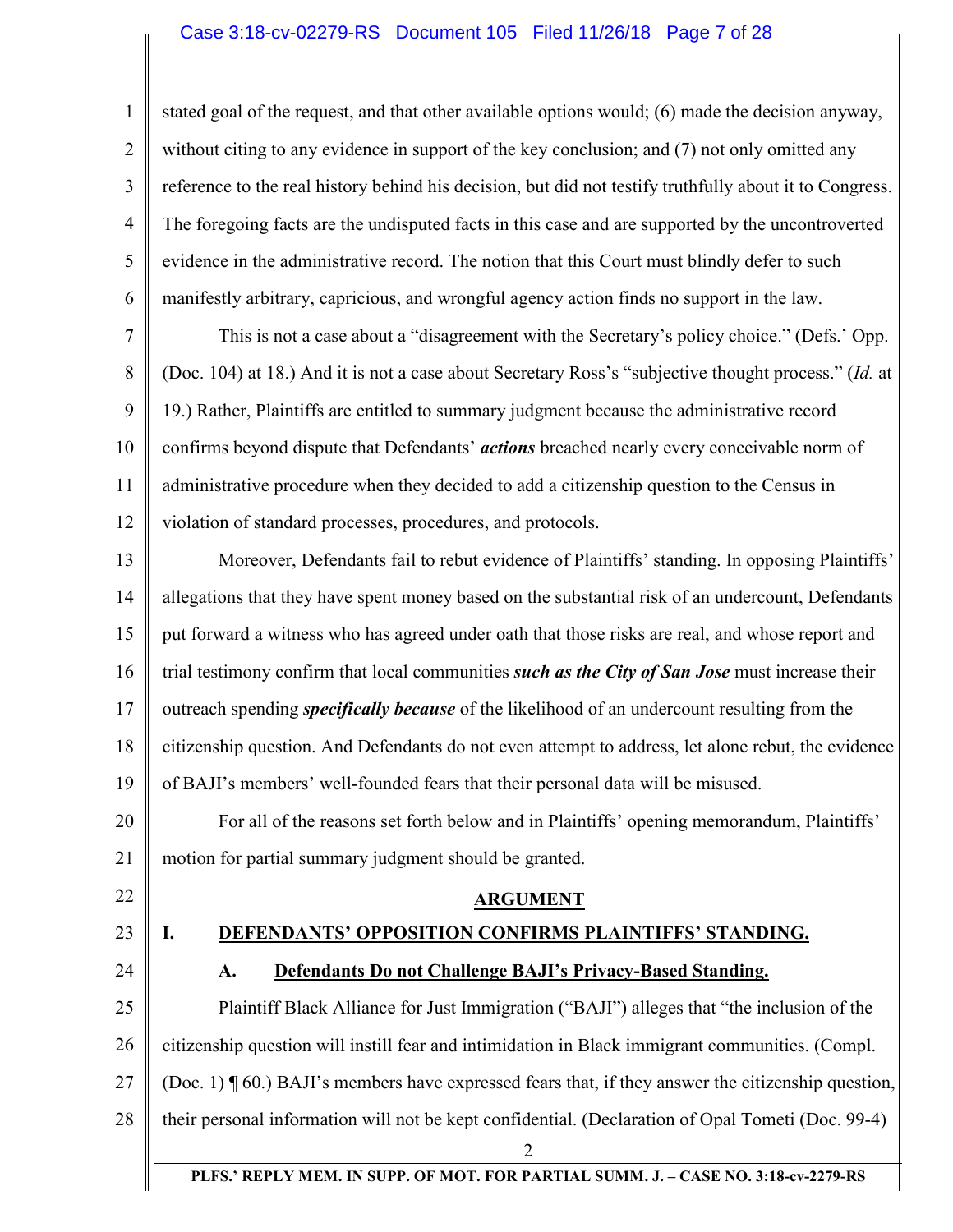### Case 3:18-cv-02279-RS Document 105 Filed 11/26/18 Page 8 of 28

1

2

3

4

5

¶¶ 9–11.) Plaintiffs explained that these fears are reasonable because CVAP data are public and census blocks are sometimes as small as a single household. (Pls.' Mot. (Doc. 99) at 18.) A loss of privacy, like other "noneconomic values," is sufficient to confer standing. *Ass'n of Data Processing Serv. Organizations, Inc. v. Camp*, 397 U.S. 150, 154 (1970); *see also Robins v. Spokeo, Inc*., 867 F.3d 1108, 1114 (9th Cir. 2017), *cert. denied*, 138 S. Ct. 931 (2018).

6 7 8 9 10 Defendants have not proffered any evidence or legal argument disputing BAJI's members' fears. It is black letter law that, to defeat a motion for summary judgment, a non-moving party "must set forth specific facts showing that there is a genuine issue for trial." *Anderson v. Liberty Lobby, Inc.*, 477 U.S. 242, 256 (1986). Defendants have addressed standing only with regard to a potential undercount and have totally ignored BAJI's members' privacy fears.<sup>1</sup>

11 12 13 14 Since BAJI's standing based on its members' fears is unopposed, this Court need not even consider Defendants' reasonable efforts to mitigate the substantial risk of an undercount. *See Carey v. Population Services Int'l*, 431 U.S. 678, 682 (1977). But should the Court consider Defendants' opposition to Plaintiffs' other standing arguments, it should reject them.

15

### **B. Plaintiffs' Expenditures Are Warranted, and Defendants' Witnesses Agree.**

16 17 18 19 20 21 22 23 24 25 26 Defendants concede that plaintiffs who face a "substantial risk" of harm and "reasonably incur costs to mitigate or avoid that harm" have standing to challenge the conduct that created the risk. (Defs.' Opp. at 4.) *See Clapper v. Amnesty Int'l USA*, 568 U.S. 398, 414 n.5 (2013). To establish the "substantial risk" that adding the citizenship question may result in an undercount, Plaintiffs cited the Bureau's own *documented* finding that adding the question will depress selfresponse rates, along with Defendants' public statements that local governments should conduct more outreach because of the addition of the question. (Pls.' Mot. at 10–11.) To demonstrate that they have reasonably incurred costs to mitigate this substantial risk, Plaintiffs have offered uncontroverted evidence regarding money and time that both San Jose and BAJI have expended on additional outreach to encourage participation in the Census—exactly the sort of expenditure encouraged by the Bureau to supplement its own efforts. (*Id.* at 12–14.)

27

<sup>3</sup> <sup>1</sup> Defendants likewise ignore BAJI's argument that the burden of filling out the questionnaire itself provides it standing through its members. (Pls' Mot. at 18 n.2.)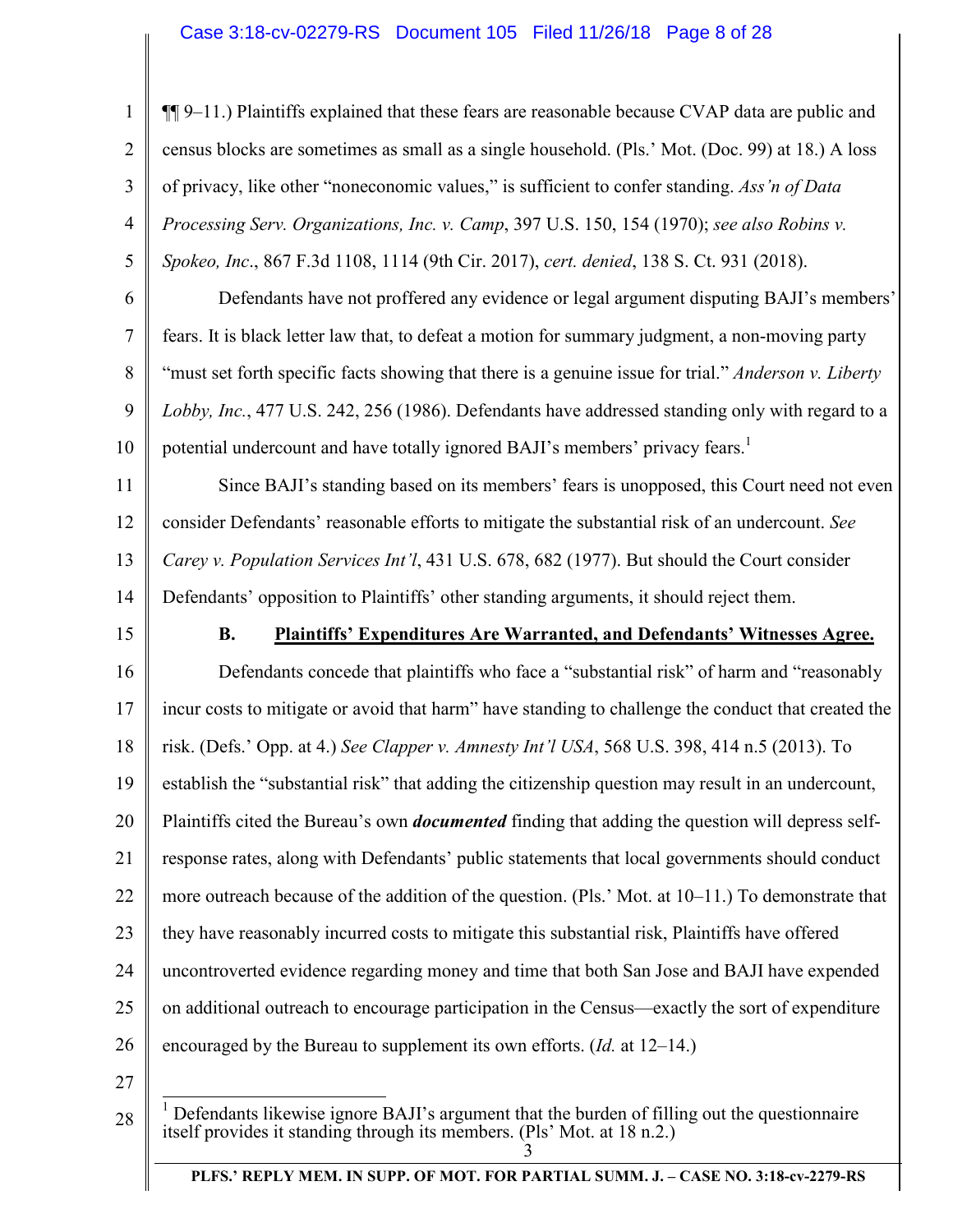## Case 3:18-cv-02279-RS Document 105 Filed 11/26/18 Page 9 of 28

| $\mathbf{1}$   | Defendants discuss the "Census Bureau's efforts to obtain a complete enumeration," but                                                                                                                                                                               |
|----------------|----------------------------------------------------------------------------------------------------------------------------------------------------------------------------------------------------------------------------------------------------------------------|
| $\overline{2}$ | do not and cannot question that there is a substantial risk of an undercount. (Defs.' Opp. at 5.)                                                                                                                                                                    |
| 3              | Indeed, their own evidence shows that much of the efforts they are undertaking—as well as the                                                                                                                                                                        |
| $\overline{4}$ | efforts they have directed San Jose to take—are aimed at mitigating that risk. Because "the record                                                                                                                                                                   |
| 5              | taken as a whole could not lead a rational trier of fact to find for the non-moving party" with                                                                                                                                                                      |
| 6              | regard to standing, Plaintiffs have standing and this Court can proceed to the merits. See                                                                                                                                                                           |
| 7              | Matsushita Elec. Indus. Co. v. Zenith Radio Corp., 475 U.S. 574, 587 (1986).                                                                                                                                                                                         |
| 8              | 1.<br>Dr. Abowd Has Confirmed the Existence of a Substantial Risk of a                                                                                                                                                                                               |
| 9              | Differential Undercount and Has Testified that Localities Should<br><b>Divert Resources to Mitigate that Risk.</b>                                                                                                                                                   |
| 10             | Defendants may have produced evidence suggesting that the Bureau has plans in place to                                                                                                                                                                               |
| 11             | mitigate the net undercount, or even that it is hard to predict the scale of the undercount. But their                                                                                                                                                               |
| 12             | burden on this motion is to present evidence sufficient to create a genuine dispute as to the                                                                                                                                                                        |
| 13             | substantial risk of an undercount. And they have failed to meet that burden.                                                                                                                                                                                         |
| 14             | Defendants rely on the opinion of Dr. John Abowd, the Bureau's chief scientist, to try to                                                                                                                                                                            |
| 15             | dispute the fact that the citizenship question creates a substantial risk of a differential undercount.                                                                                                                                                              |
| 16             | But Abowd's report and testimony actually <i>confirm</i> the existence of that risk. As the Bureau                                                                                                                                                                   |
| 17             | itself has concluded, the 2010 decennial census resulted in a differential undercount of both the                                                                                                                                                                    |
| 18             | Black and non-white Hispanic populations. <sup>2</sup> As recently as 2016, the Bureau's directors argued                                                                                                                                                            |
| 19             | that adding a citizenship question would "exacerbate[e] the undercount." <sup>3</sup> Defendants' claim that                                                                                                                                                         |
| 20             | there will be no differential undercount this time, despite this recent history, is implausible and                                                                                                                                                                  |
| 21             | requires them to "come forward with more persuasive evidence than otherwise would be                                                                                                                                                                                 |
| 22             | necessary." Wong v. Regents of Univ. of Cal., 379 F.3d 1097 (9th Cir. 2004), as amended by 410                                                                                                                                                                       |
| 23             | F.3d 1052, 1055 (9th Cir. 2005) (citing <i>Blue Ridge Ins. Co. v. Stanewich</i> , 142 F.3d 1145, 1147                                                                                                                                                                |
| 24             | (9th Cir. 1998)). Defendants have failed to meet that burden.                                                                                                                                                                                                        |
| 25             |                                                                                                                                                                                                                                                                      |
| 26<br>27       | $2$ See 2010 Census Coverage Measurement Memorandum Series #2010-G-01 ("Census Coverage<br>Memo"), available at https://www.census.gov/coverage_measurement/pdfs/g01.pdf.<br>Defendants' Reply Memorandum and Opposition to Plaintiffs' Motion for Summary Judgment, |

28 *Federation for American Immigration Reform (FAIR), et al., v. Philip M. Klutznick, et al.*, 79- 3269 (D.D.C. Jan 3, 1980) 1980 WL 683642 at 22.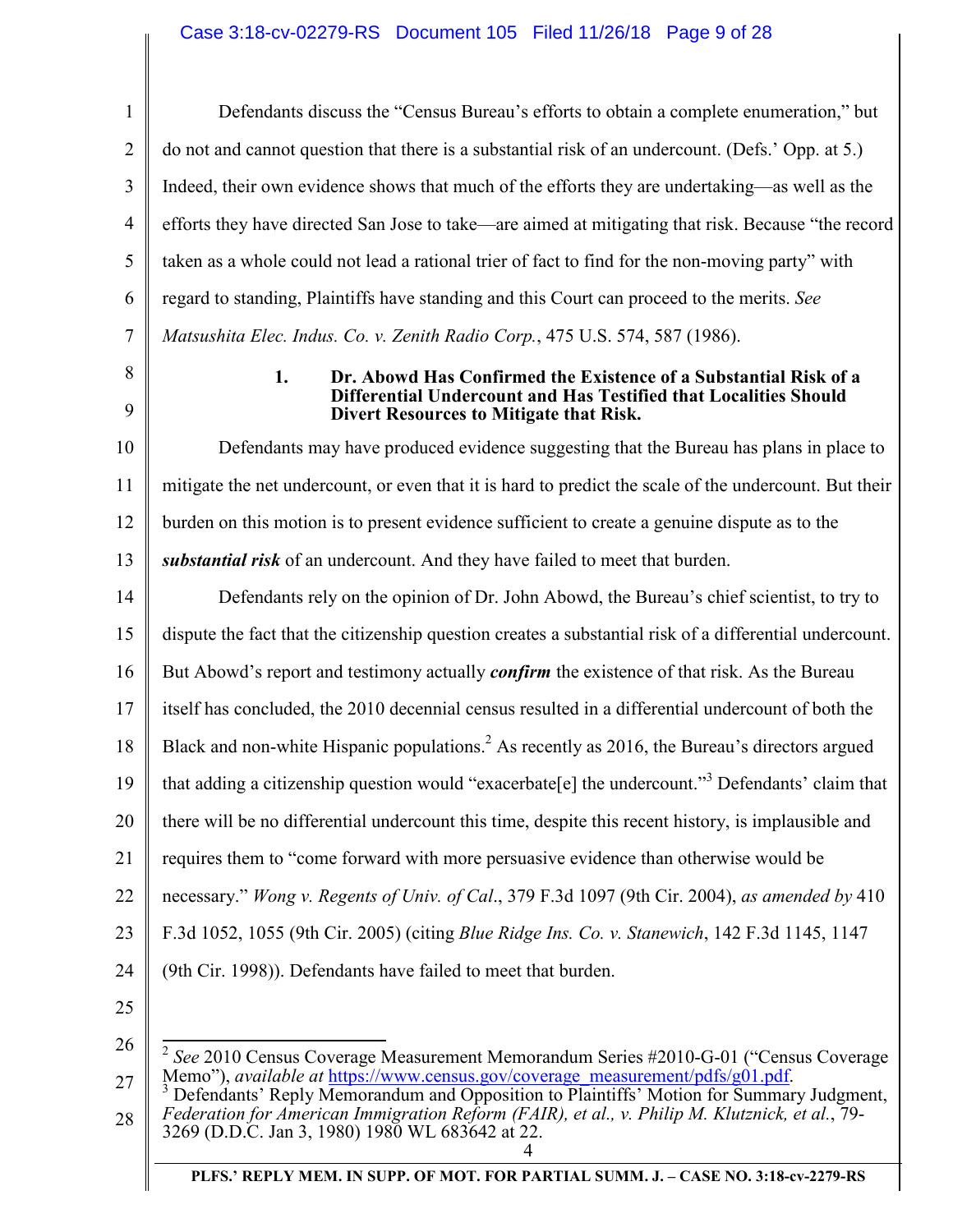# Case 3:18-cv-02279-RS Document 105 Filed 11/26/18 Page 10 of 28

| $\mathbf{1}$            | Recognizing that large groups of residents will not respond to the Census because of the                  |
|-------------------------|-----------------------------------------------------------------------------------------------------------|
| $\overline{2}$          | addition of the citizenship question, Abowd himself concluded that because of the question, the           |
| $\overline{\mathbf{3}}$ | "2020 Census could be expected to lower the self-response rate in an identifiable and large sub-          |
| $\overline{4}$          | population-households that may contain non-citizens." (Declaration of John M. Abowd, Ph.D.                |
| $\mathfrak s$           | ("Abowd Decl."), Doc. 100-1 ¶ 12.) Abowd's claim that the Bureau did not develop "credible                |
| 6                       | quantitative evidence that the addition of a citizenship question to the 2020 Census would                |
| $\overline{7}$          | increase the net undercount or increase differential net undercounts for identifiable sub-                |
| 8                       | populations" speaks only to the precision with which one can predict an undercount—not to the             |
| 9                       | substantial risk that the question will cause one. Abowd testified that the "credible quantitative"       |
| 10                      | evidence of the harmful effects of the citizenship question" include "degradation of the quality of       |
| 11                      | the census data in terms of the coverage measurement," and that those "coverage measurement"              |
| 12                      | components enter into the computation of a net undercount in a very complicated way." (Expert             |
| 13                      | Deposition of John M. Abowd, ("Abowd Exp. Dep."), Exhibit 1 to the Reply Declaration of                   |
| 14                      | Andrew Case ("Case Reply Decl.") at 39:14-40:2)                                                           |
| 15                      | Moreover, Abowd agrees that the risk of an undercount is substantial. He testified that he                |
| 16                      | had not sought "credible quantitative evidence" that adding the question would lead to a net              |
| 17                      | undercount. But that is a specialized term, meaning a "measure of uncertainty associated with that        |
| 18                      | estimate that is a direct estimate or a modeled estimate of the effect that you're trying to              |
| 19                      | quantify." (Abowd Exp. Dep. at 244:13-21). He testified that "credible quantitative evidence" is          |
| 20                      | used "in the social sciences" when "we produced estimates of an effect that can be modeled                |
| 21                      | appropriately, done appropriate diagnostic checks on it and presented it, along with its associated       |
| 22                      | standard error." (Id. at 245:20-246:1). After all, he testified that the Bureau has produced no           |
| 23                      | "credible quantitative evidence" to support the conclusions in his report either. See Trial               |
| 24                      | Transcript, New York et al. v. Commerce et al., 18-cv-2921, November 14, 2018, ("N.Y. Trial               |
| 25                      | Transcript"), Case Reply Decl. Ex. 2 at 1295:13-18. <sup>4</sup> (Q: [T]he Census Bureau has not produced |
| 26                      | credible quantitative evidence indicating whether or not NRFU will be sufficient to address the           |
| 27                      |                                                                                                           |
| 28                      | Abowd's trial testimony in the New York matter is admissible as a statement by a party                    |

**PLFS.' REPLY MEM. IN SUPP. OF MOT. FOR PARTIAL SUMM. J. – CASE NO. 3:18-cv-2279-RS**

opponent. Fed. R. Evid. 801(d)(2)(A).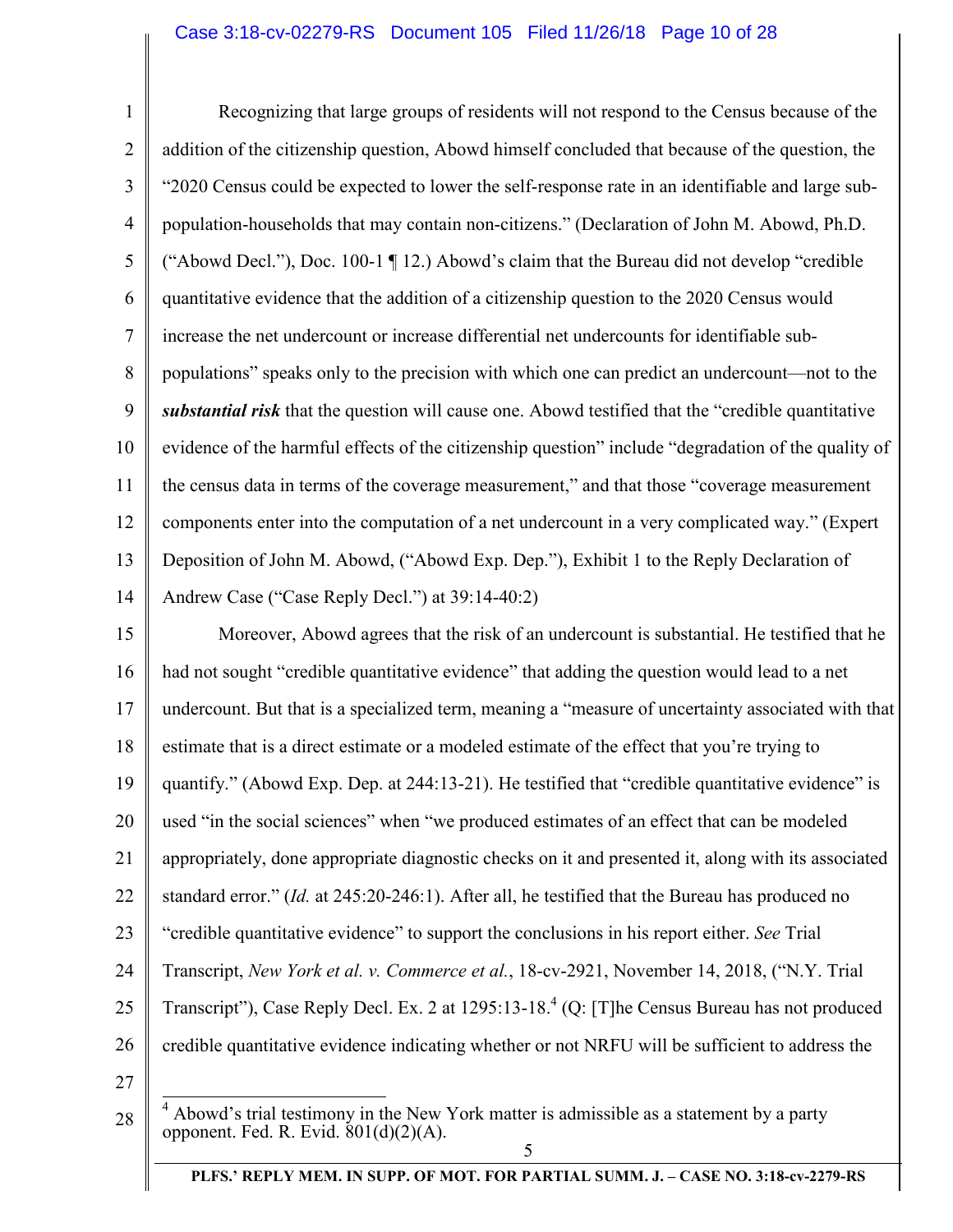# Case 3:18-cv-02279-RS Document 105 Filed 11/26/18 Page 11 of 28

| $\mathbf{1}$   | marginal increase in nonresponse caused by the citizenship question, correct? A:  [T]hat's                                                                                                                    |
|----------------|---------------------------------------------------------------------------------------------------------------------------------------------------------------------------------------------------------------|
| $\overline{2}$ | correct, yes.")                                                                                                                                                                                               |
| 3              | When asked if there was any evidence—regardless of whether it included the appropriate                                                                                                                        |
| $\overline{4}$ | standard error or met other scientific standards—that including the question would produce a net                                                                                                              |
| 5              | undercount, Abowd testified as follows:                                                                                                                                                                       |
| 6              | I am aware of considerable evidence that the addition of the                                                                                                                                                  |
| 7              | citizenship question <i>might affect the net undercount</i> because<br>analysts, <i>including myself</i> , have produced <i>credible evidence</i> that                                                        |
| 8              | self-response is directly related to the quality of components of<br>that net undercount measurement and directly related to the                                                                              |
| 9              | quality of the dual system estimate that you are going to have to<br>have to independently estimate the population you're trying to see                                                                       |
| 10             | whether you over or underestimated in the census.                                                                                                                                                             |
| 11             | (Abowd Exp. Dep. at 193:4-14 (emphasis added).) Abowd's only dispute was whether there is                                                                                                                     |
| 12             | "credible qualitative evidence" that adding the question "will" affect the undercount. He stated                                                                                                              |
| 13             | that, "our statement should be it might affect the net undercount. And I agree." (Id. at 194:9-10)                                                                                                            |
| 14             | (emphasis added).) But even if true, that does not affect the standing inquiry. Defendants continue                                                                                                           |
| 15             | to act as though Plaintiffs must prove an undercount with certainty to establish standing even                                                                                                                |
| 16             | though that is plainly not the law. And Defendants do not even acknowledge that their own                                                                                                                     |
| 17             | expert, Abowd, testified as to the substantial risk of an undercount. <sup>5</sup>                                                                                                                            |
| 18             | And while Abowd stated, with regard to NRFU, that the Bureau "believes that those                                                                                                                             |
| 19             | efforts will result in a complete enumeration," part of that belief is based on the notion that                                                                                                               |
| 20             | increased spending now will mitigate the decline in self-response. (Abowd Decl. ¶ 78.) An entire                                                                                                              |
| 21             | section of Abowd's expert report is devoted to an analysis of <b><i>local efforts</i></b> to increase self-                                                                                                   |
| 22             | response through outreach. In his report, using El Paso as an example, Abowd writes that efforts                                                                                                              |
| 23             | to lessen the decrease in self-response associated with the citizenship question will take the form                                                                                                           |
| 24             | of "targeted messaging for population sub-groups, <i>local messaging</i> and engagements <i>through the</i>                                                                                                   |
| 25             |                                                                                                                                                                                                               |
| 26             | $5$ To the extent that any question remains in the Court's mind, Plaintiffs' experts have shown that<br>not only is there a risk of an undercount, but the risk is overwhelmingly likely to materialize. (See |
| 27             | Declarations of Matthew Barreto (Doc. 103-3) and Colm O'Muircheartaigh (Doc. 103-4).) This<br>Court may consider all evidence submitted by both parties in cross-motions for summary                          |
| 28             | judgment to determine whether there is a genuine dispute of material fact. Fair Hous. Council of<br>Riverside County, Inc. v. Riverside Two, $249$ F.3d 1132, 1137 (9th Cir. 2001).                           |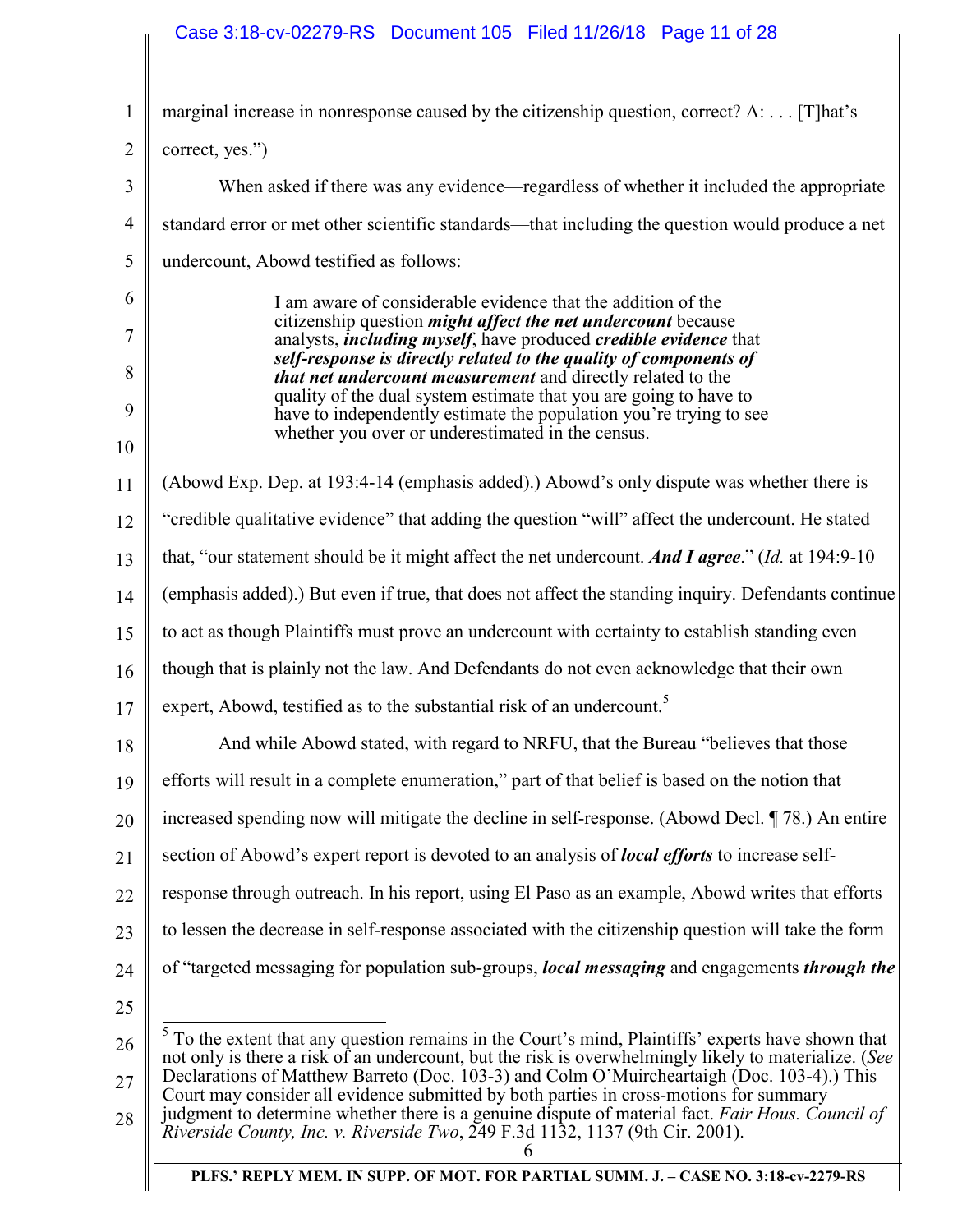| 1              | community-based partnership efforts." (Abowd Decl. ¶ 75 (emphasis added).) These are the very                                                                                                          |
|----------------|--------------------------------------------------------------------------------------------------------------------------------------------------------------------------------------------------------|
| $\overline{2}$ | efforts that San Jose is currently undertaking, and which establish its standing in this action.                                                                                                       |
| 3              | Plaintiffs need not prove that an undercount is certain or measure its magnitude. There is                                                                                                             |
| $\overline{4}$ | no "highly attenuated' chain of possibilities" required for Plaintiffs to suffer injury here, as the                                                                                                   |
| 5              | Supreme Court found in Clapper. See In re Adobe Sys., Inc. Privacy Litig., 66 F. Supp. 3d 1197,                                                                                                        |
| 6              | 1213 (N.D. Cal. 2014) (a data breach confers standing absent evidence that plaintiffs' data was                                                                                                        |
| 7              | misused based on the risk that it may be misused); see also Monsanto Co. v. Geertson Seed                                                                                                              |
| 8              | Farms, 561 U.S. 139 (2010) (holding that a "reasonable probability" that an engineered gene                                                                                                            |
| 9              | would enter the crop pool created a "substantial risk of gene flow" and established standing).                                                                                                         |
| 10             | 2.<br>Defendants' Expert, Dr. Stuart Gurrea, Fails to Create a Dispute that                                                                                                                            |
| 11             | Adding the Citizenship Question Creates a Substantial Risk of Harm.                                                                                                                                    |
| 12             | Once again misstating the relevant standard, Defendants contend that Plaintiffs cannot                                                                                                                 |
| 13             | establish standing unless they "establish that they would actually be harmed by such an                                                                                                                |
| 14             | undercount." (Defs.' Opp. at 7.) But Plaintiffs need show only that they face a "substantial risk"                                                                                                     |
| 15             | of such harm, and they have demonstrated that any differential undercount of non-citizens will                                                                                                         |
| 16             | create such a risk. To the extent there is any question as to whether San Jose has a higher non-                                                                                                       |
| 17             | citizen population "relative to other areas," the Bureau's own data confirms that the San Jose-                                                                                                        |
| 18             | Sunnyvale-Santa Clara metropolitan area has among the highest such populations in the country. <sup>6</sup>                                                                                            |
| 19             | Defendants' own expert Dr. Gurrea fails to raise any dispute of fact as to the risk of harm                                                                                                            |
| 20             | to Plaintiffs. Although he performed calculations regarding how funding would be affected under                                                                                                        |
| 21             | certain conditions, when asked, Gurrea confirmed that he simply "took the number that was                                                                                                              |
| 22             | provided with [] and just applied it to the data that you were working with." (Expert Deposition of                                                                                                    |
| 23             | After Plaintiffs filed their original motion, the Bureau deleted citizenship percentages from the                                                                                                      |
| 24             | publicly available ACS website that Plaintiffs cited in their opening brief. See<br>https://factfinder.census.gov/faces/nav/jsf/pages/index.xhtml. The Court can draw its own                          |
| 25             | conclusions as to why Defendants did so. But because the website still reports the percentage of<br>"foreign born" residents and the percentage of those foreign-born residents that are citizens, the |
| 26             | citizenship rates remain available. Report DP02 from the ACS, which provides these data,<br>confirms that San Jose's non-citizen population is 17.3% (38.9% foreign born, with 44.5% of                |
| 27             | those foreign born non-citizens) and trails only Miami, Santa Ana, and Los Angeles among major<br>metropolitan areas with large foreign-born populations See Case Reply Decl. Ex. 4. San Jose's        |
| 28             | Hispanic population is not merely "larger" than the national average, but nearly double the<br>national average. See Case Reply Decl. Ex. 5.                                                           |
|                |                                                                                                                                                                                                        |

**PLFS.' REPLY MEM. IN SUPP. OF MOT. FOR PARTIAL SUMM. J. – CASE NO. 3:18-cv-2279-RS**

 $\parallel$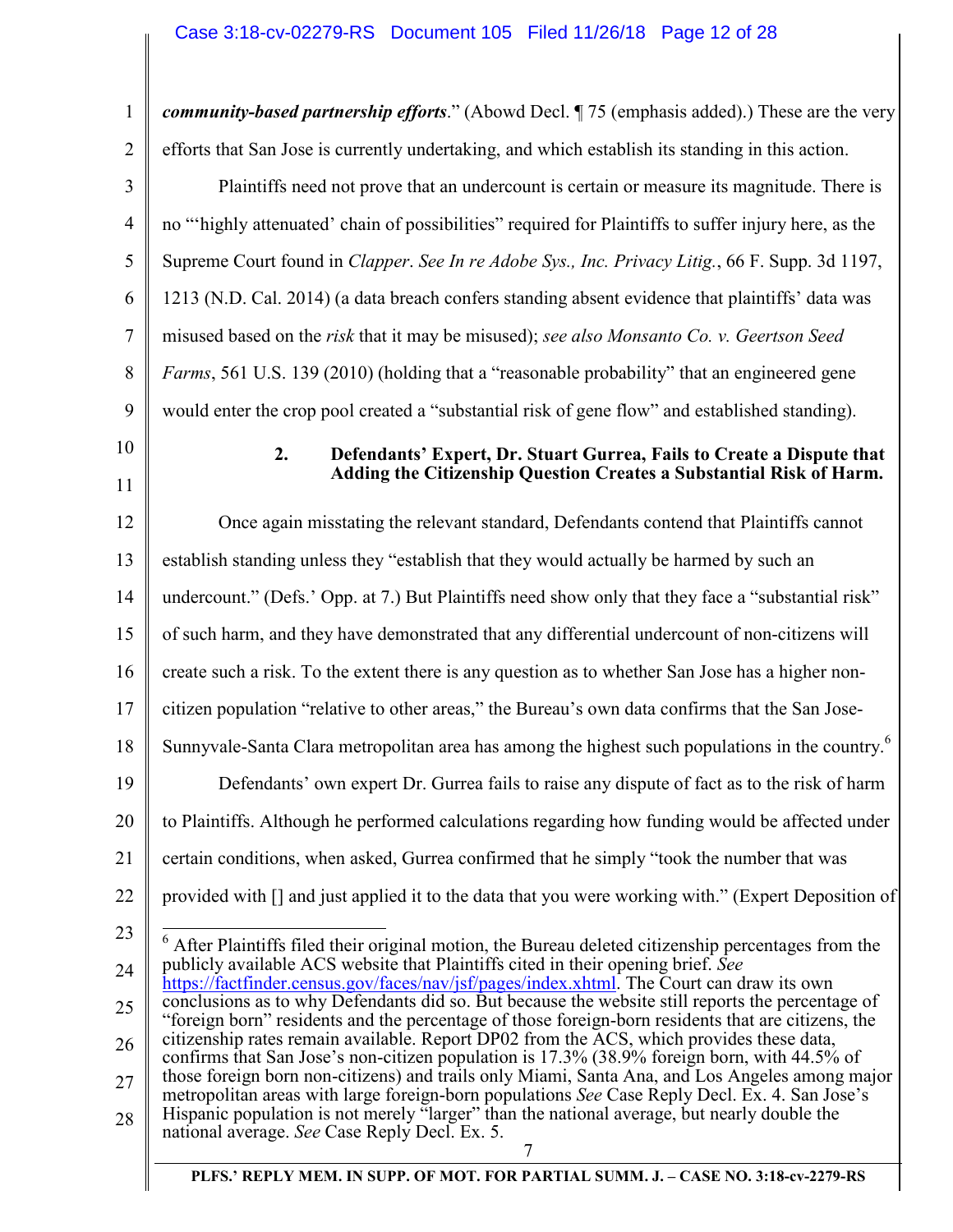1 2 3 4 5 6 7 8 9 Stuart Gurrea ("Gurrea Dep."), Case Reply Decl. Ex. 3 at 122:2-5.) Gurrea was provided assumptions including "a NRFU success rate in 2020 equal to the 2010 Census NRFU success rate."<sup>7</sup> (Gurrea Decl. ¶ 11.) Gurrea provides no evidence regarding the risk that San Jose or BAJI will be harmed, only to the outcome *if Defendants' unproven assumptions* as to the effectiveness of NRFU come true. And he is not qualified to speak to those assumptions: he admits that he has no experience or expertise with respect to the census, apportionment or any of the issues relevant to this case. (Gurrea Dep. 32:15-33:18.) Further, Gurrea admits that he has no expertise in NRFU and doesn't even have "an independent opinion about what are the components of NRFU." (*Id.* at 103:23-104:4, 116:5-8.)

10 11 12 13 14 15 16 17 Even if there were evidence for the assumptions that were provided to Dr. Gurrea, his conclusions would nevertheless support Plaintiffs' allegations. Gurrea opines that—operating under the most optimistic assumptions possible, provided entirely by Defendants—there will be a net undercount that would translate to a loss of federal funding of 0.01%. (Gurrea Decl. ¶ 55.) Given the millions of dollars of funding at issue, *any* percentage loss, even a relatively small one, supports Plaintiffs' standing to challenge Ross's decision. Gurrea states that this estimate is made "before accounting for imputation" but Defendants provide no evidence regarding whether or how imputation will implicate this loss. (*Id.*)

- 18
- 19

### **C. Plaintiffs' Harm Is Directly Traceable to Ross's Decision to Add the Citizenship Question to the 2020 Census.**

20 21 22 23 24 25 26 Because adding the citizenship question will depress self-response rates, which creates a risk of an undercount and lost funds, adding the question is traceable to Plaintiffs' harm. (Pls.' Mot. at 16-17.) *See Mendina v. Garcia*, 768 F.3d 1009, 1012 (9th Cir. 2014) (citing *Bennett v. Spear*, 520 U.S. 154, 168-69 (1997)) ("[T]here's no requirement that the defendant's conduct comprise the last link in the chain"). In addition, San Jose has provided estimates of the dollar amounts spent and diverted on new outreach, and BAJI has provided descriptions of the programs from which funds have been diverted. (*See* Docs. 99-3 through 99-5.) This uncontroverted

27

<sup>8</sup> <sup>7</sup> In 2010, as the Bureau has found, there was a differential undercount of both the Black population and the non-white Hispanic population. *See* Census Coverage Memo pp. 1–2.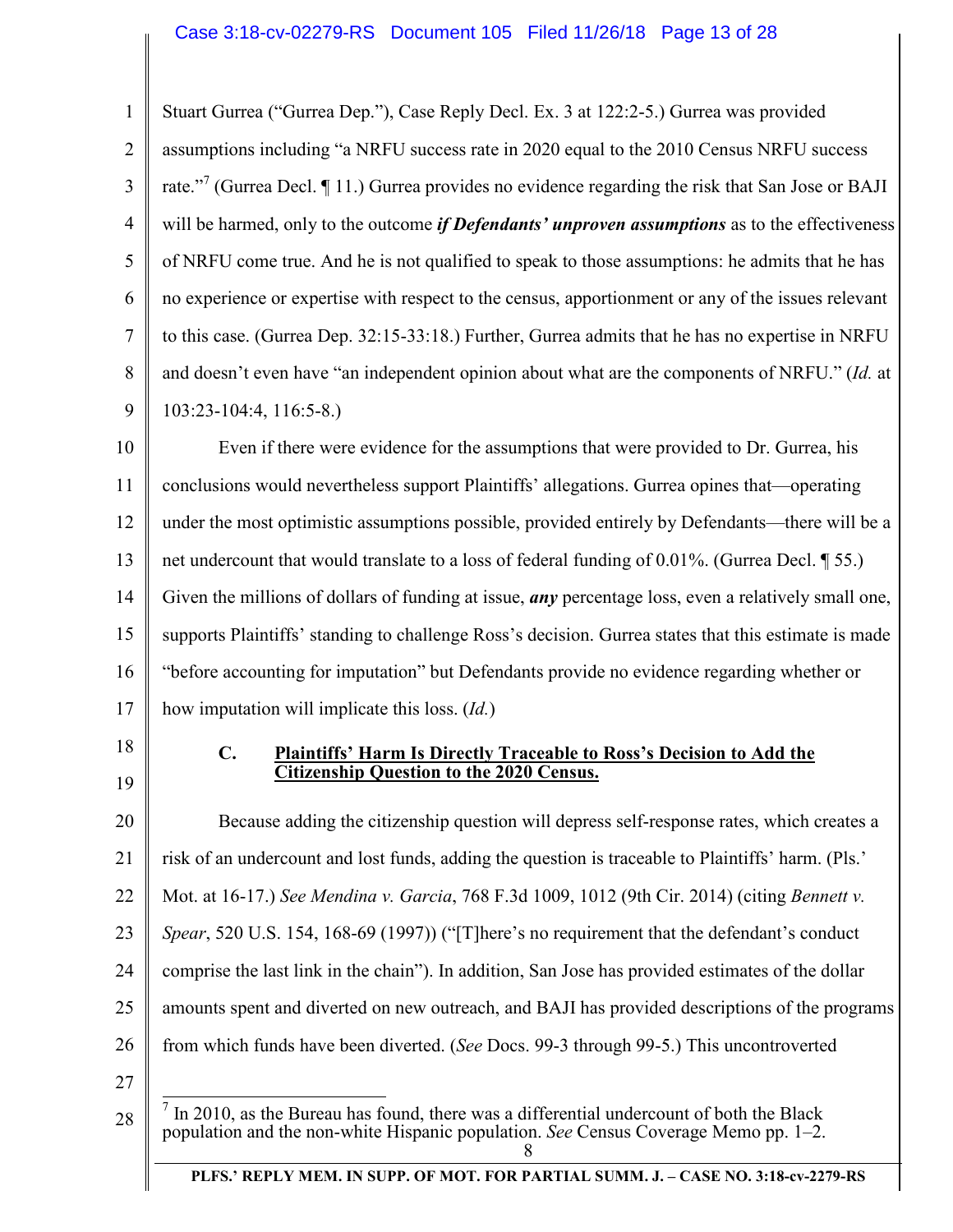## Case 3:18-cv-02279-RS Document 105 Filed 11/26/18 Page 14 of 28

evidence distinguishes this case from *Serv. Women's Action Network ("SWAN") v. Mattis*, where the court found that allegations of fielding complaints could not establish standing because "the complaint does not clearly allege whether SWAN typically takes any action or provides services beyond fielding complaints." 320 F. Supp. 3d 1082, 1100 (N.D. Cal 2018).

5 6 7 8 9 10 11 12 13 14 15 16 17 18 19 20 Indeed, this case is much more analogous to *Fair Housing. Council of San Fernando Valley v. Roommate.com, LLC*, 666 F.3d 1216 (9th Cir. 2012). There, the court found the plaintiff had offered sufficient evidence of harm to establish organizational standing where the defendants' conduct had caused plaintiff to investigate defendants' alleged violations and to start new education and outreach campaigns. *Id.* at 1219. The court did not require the plaintiff to identify "the volume of diverted funds and the specific plans" that the plaintiff planned to undertake. (Defs.' Opp. at 9.) It is sufficient for a plaintiff organization to testify that the defendant's actions have caused it to expend additional resources, and that "but for" the defendant's actions, the plaintiff would have directed those resources to accomplish other aspects of its organizational mission. *See Nat'l Council of La Raza v. Gegavske*, 800 F.3d 1032, 1040-41 (9th Cir. 2015).<sup>8</sup> Indeed, Ross's own admissions expressly trace Plaintiffs' mitigation efforts to his decision to add the citizenship question. In his public statements, Ross specifically responded to "troubling reactions" to his decision to add the citizenship question to the Census. (Case Reply Decl. Ex. 6.) Ross was doing more than "reiterating the standard position" when he wrote to the United States Commission on Civil Rights ("USCCR"). (Defs.' Mot. at 12.) After all, the USCCR's letter addressed the citizenship question and only the citizenship question, and Ross responded with a

21 letter about the decision to add "a citizenship question to the 2020 decennial census." (Case Reply

22 Decl., Exs. 6, 7.) In its letter USCCR wrote that there was a "valid basis for concern with

23 participating in a Census that includes such a question." (Case Reply Decl. Ex. 7.) In response,

Ross replied that he was "asking Federal, state, and local leaders" to reassure the public that "[n]o

24 25

1

2

3

4

26 27 <sup>8</sup> Defendants' hearsay objections to Plaintiffs' declarations on this point should be rejected. The Tometi and Ruster declarations do not contain hearsay because they are being offered not for the truth of the matters asserted, but rather to show the effect on the listeners and to explain why San Jose and BAJI reasonably incurred costs to mitigate the substantial risk of an undercount. *See* 

28 *United States v. Payne*, 944 F.2d 1458, 1472 (9th Cir. 1991) (a statement introduced to show the effect on the listener and not for the truth of the matter asserted is not hearsay).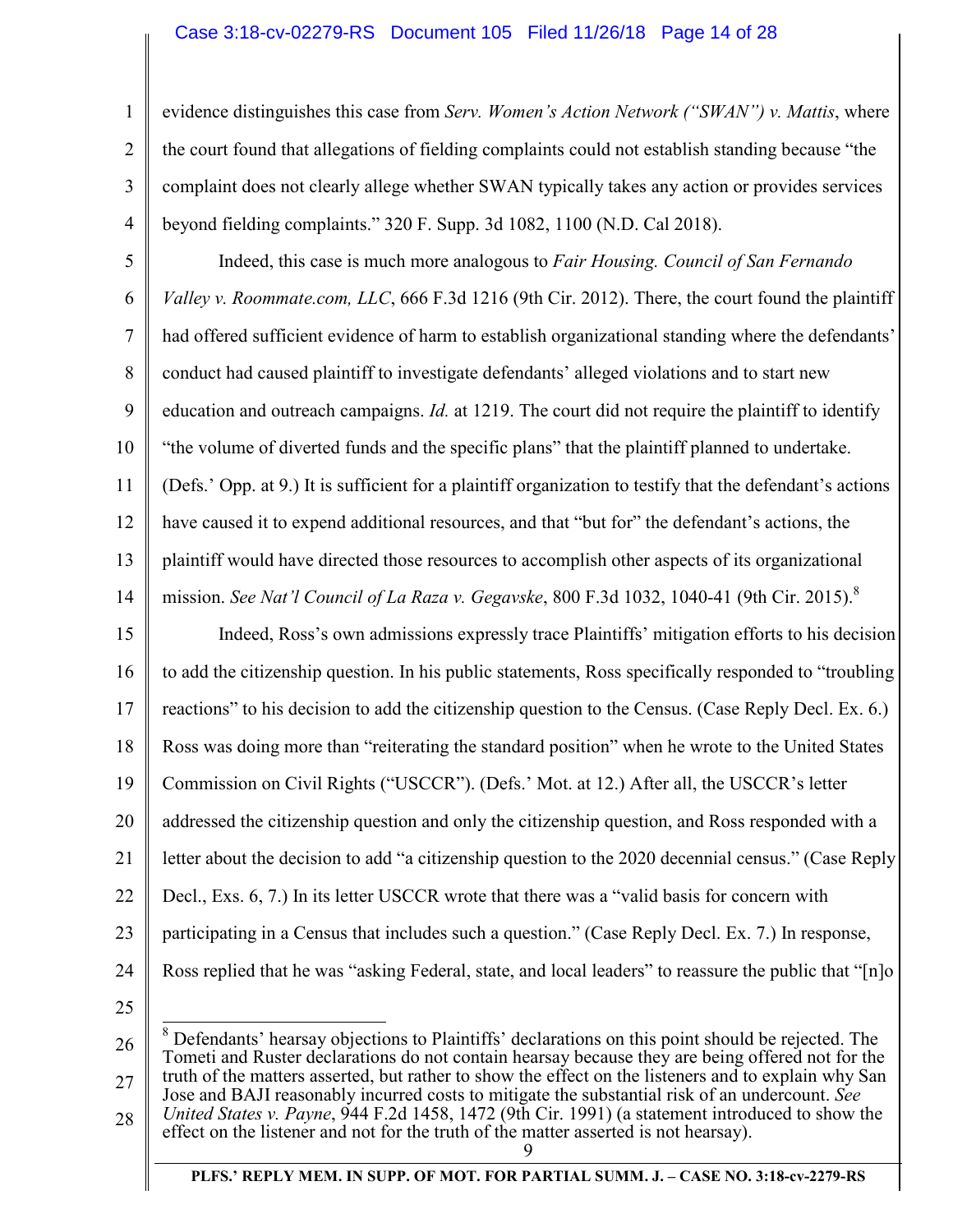# Case 3:18-cv-02279-RS Document 105 Filed 11/26/18 Page 15 of 28

| $\mathbf{1}$   | one should be afraid" of the participation in the Census. (Case Reply Decl. Ex. 6.) Defendants'                                                                                                                                     |
|----------------|-------------------------------------------------------------------------------------------------------------------------------------------------------------------------------------------------------------------------------------|
| $\overline{2}$ | contention that Ross was speaking in general terms and not about the citizenship question ignores                                                                                                                                   |
| 3              | the context of the exchange.                                                                                                                                                                                                        |
| $\overline{4}$ | Equally unavailing is Defendants' contention that "Plaintiffs chose to take up the Census                                                                                                                                           |
| 5              | Bureau's invitation to perform outreach, there is no reason they needed to do so." (Defs.' Opp. at                                                                                                                                  |
| 6              | 12.) Their star witness disagrees. In his trial testimony on November 14—before Defendants filed                                                                                                                                    |
| $\overline{7}$ | their opposition—Dr. Abowd testified under oath that the addition of the citizenship question has                                                                                                                                   |
| 8              | made increased outreach conducted by local officials "necessary":                                                                                                                                                                   |
| 9              | I believe that an important part of the mitigation of the decline in                                                                                                                                                                |
| 10             | the self-response rate will be to modify components of the<br>partnership and integrated partnership and communication                                                                                                              |
| 11             | <i>program</i> so that the message that the census data are confidential,<br>that they are only used to produce statistical tabulations, that they                                                                                  |
| 12             | are not given to any other government agency for the purposes of<br>enforcing any law, will be an important message, and we                                                                                                         |
| 13             | acknowledge that the addition of the citizenship question has<br>made it necessary to augment that part of the integrated                                                                                                           |
| 14             | communication and partnership program.                                                                                                                                                                                              |
| 15             | (N.Y. Trial Transcript at 1077:22-78:7 (emphasis added).) <sup>9</sup> Defendants' legal arguments are at                                                                                                                           |
| 16             | odds with the sworn testimony of their own key witnesses.                                                                                                                                                                           |
| 17             | П.<br><b>DEFENDANTS HAVE FAILED TO REBUT THE EVIDENCE THAT ROSS'S</b>                                                                                                                                                               |
| 18             | <b>DECISION WAS ARBITRARY AND CAPRICIOUS.</b>                                                                                                                                                                                       |
| 19             | To establish Defendants' violation of the APA, Plaintiffs need not discern the "subjective"                                                                                                                                         |
| 20             | thought process" that led Ross to add the citizenship question to the 2020 Census. (See Defs."                                                                                                                                      |
| 21             | Opp. at 19). Rather, it is readily apparent from Defendants' <i>actions</i> that Ross's decision was                                                                                                                                |
| 22             | arbitrary and capricious because he (1) failed to disclose and explain the true bases of his                                                                                                                                        |
| 23             | decision; (2) failed to consider all relevant factors and to articulate a "rational connection between                                                                                                                              |
| 24             | the facts found and the choice made," and (3) offered "an explanation for [his] decision that runs                                                                                                                                  |
| 25             | counter to the evidence before the agency, or is so implausible that it could not be ascribed to a                                                                                                                                  |
| 26             | difference in view or the product of agency expertise." Motor Vehicle Mfrs. Ass'n v. State Farm                                                                                                                                     |
| 27<br>28       | 9<br>And while Abowd thinks that this outreach "can help reduce the net undercounts," he believes it<br>is "highly unlikely" to eliminate the net undercount or a differential undercount. (Abowd Exp.<br>Dep. 296:13-297:1.)<br>10 |
|                | PLFS.' REPLY MEM. IN SUPP. OF MOT. FOR PARTIAL SUMM. J. - CASE NO. 3:18-cv-2279-RS                                                                                                                                                  |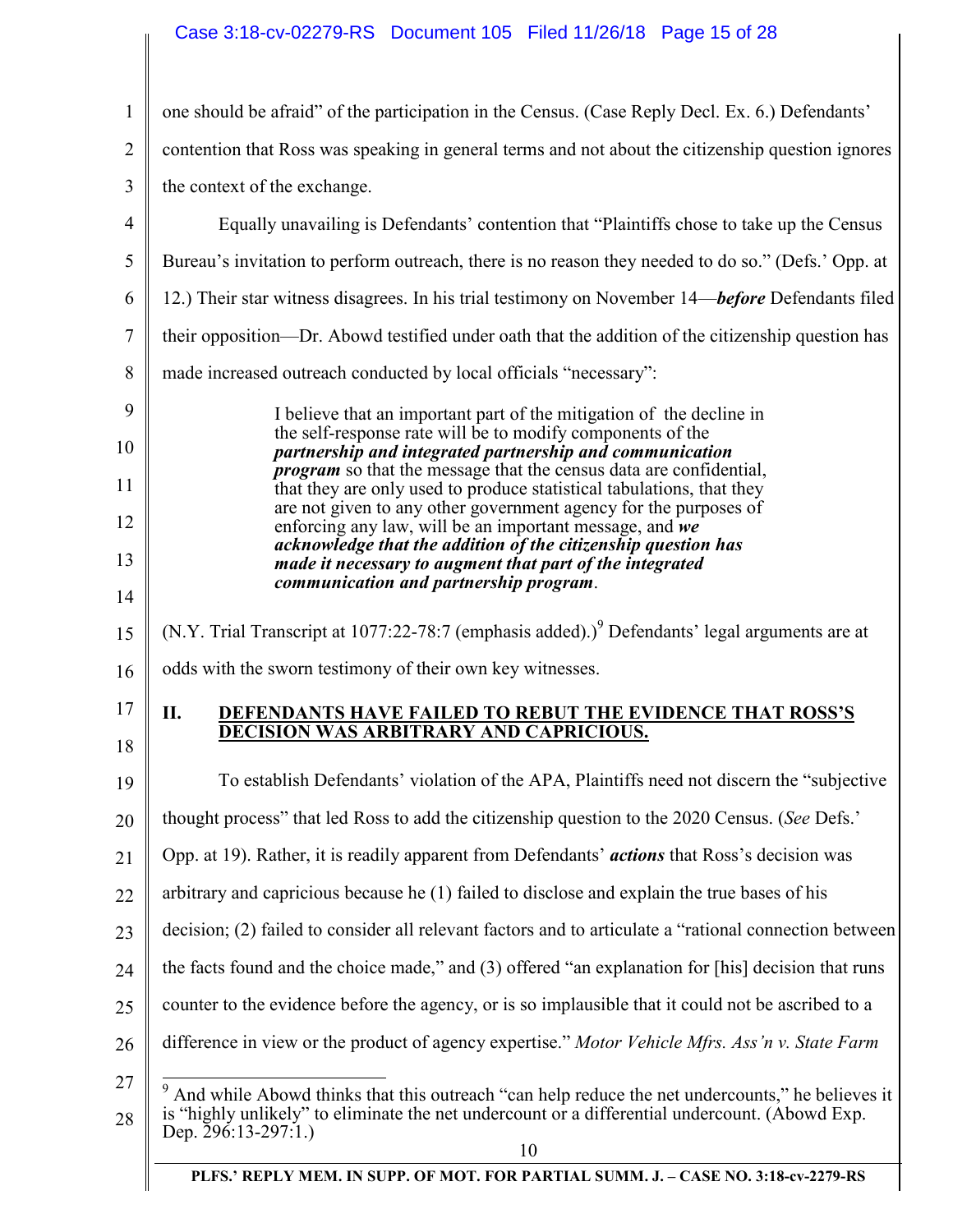1 2 3 4 5 6 7 8 9 10 11 12 13 14 15 16 17 18 19 20 *Mut. Auto. Ins. Co*., 463 U.S. 29, 43 (1983). Ross's purported rationale for the decision was pretextual, so the decision must be set aside without further inquiry. *See e.g. Pub. Citizen v. Heckler*, 653 F. Supp. 1229, 1237 (D.D.C. 1986) (when agencies "say one thing" and "do another" it is "the essence of arbitrary action"). But even aside from pretext, the uncontroverted evidence establishes that Defendants violated the APA on each of the *State Farm* grounds. Defendants cite cases in support of the unremarkable principle that APA review is deferential. But those cases only emphasize the departure from ordinary processes here. Two of Defendants' cited cases involved the Fish and Wildlife Service's weighing of the "relevant factors" in a four-factor test to determine whether a species is endangered. *Nw. Ecosystem All. v. U.S. Fish & Wildlife Serv.*, 475 F.3d 1136, 1140 (9th Cir. 2007); *see also In Ctr. for Biological Diversity v. Zinke*, 868 F.3d 1054, 1058 (9th Cir. 2017). In another case cited by Defendants, *FERC v. Electric Power Supply Association*, 136 S. Ct. 760 (2016), *as revised* (Jan. 28, 2016), the Supreme Court deferred to the agency's endorsement of the views of "an eminent regulatory economist" over other technical opinions. *Id.* at 782. And Defendants cite *Pacific Dawn LLC v. Pritzker*, 831 F.3d 1166 (9th Cir. 2016), but that was a challenge to agency rulemaking after a notice-and-comment process in which the Ninth Circuit deferred to the agency's determination of end dates for fishing quotas, a fact of which "participants were on notice." *Id.* at 1179. Inexplicably, Defendants cite *Encino Motorcars, LLC v Navarro*, 136 S. Ct. 2117 (2016), for the proposition that "the agency's explanation is clear enough that its 'path may reasonably be discerned,'" without noting that in *Encino Motorcars*, the Supreme Court vacated a Department

21 of Labor decision revoking past practice because "a lack of reasoned explication for a regulation

22 23 24 25 that is *inconsistent with the Department's longstanding earlier position* results in a rule that cannot carry the force of law." *Id.* at 2127 (emphasis added). None of these cases suggests that courts defer to an agency's secretive efforts to browbeat other agencies into making requests for agency action, and *Encino Motorcars* in particular mandates a finding in Plaintiffs' favor.

26

27

### **A. Ross Failed to Disclose a Plausible, Non-Pretextual Basis for His Decision.**

The APA requires an agency decision-maker to "disclose the basis of its" decision.

- 28 *Burlington Truck Lines, Inc. v. United States*, 371 U.S. 156, 168 (1962) (internal quotation marks
	- 11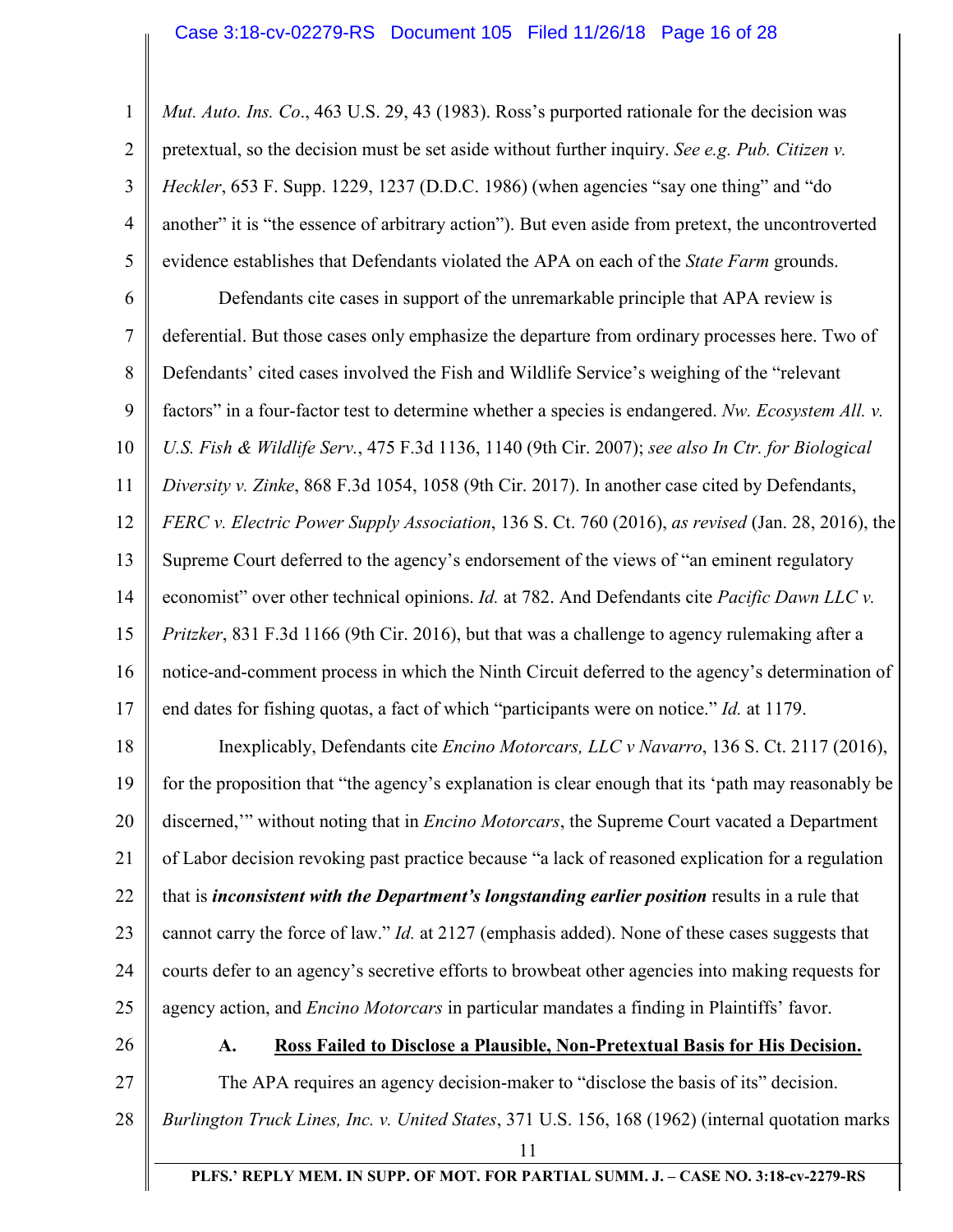### Case 3:18-cv-02279-RS Document 105 Filed 11/26/18 Page 17 of 28

1 2 3 4 5 6 omitted). The purported basis of an agency decision must be rejected where, as here, the function of that statement is to "provide a pretext for the ulterior motive" of the decision-maker. *Woods Petroleum Corp. v. U.S. Dep't of Interior*, 18 F.3d 854, 859 (10th Cir. 1994) (invalidating agency decision as arbitrary and capricious where action was pretext for ulterior motive). Because the record establishes that the stated basis for the Ross's decision is pretextual, Plaintiffs are entitled to partial summary judgment on their APA claim.

7 8 9 10 11 12 13 14 15 16 *Pub. Citizen v. Heckler*, 653 F. Supp. 1229, in particular, confirms that even when an agency decision does not rise to the level of misconduct shown here, the decision may be set aside as pretextual. *Id*. at 1237. There, the Food and Drug Administration ("FDA") had found that raw milk was linked to the outbreak of serious disease. *Id.* at 1232. The FDA requested that the Health and Human Services ("HHS") Secretary ban the interstate sale of all raw milk products. *Id*. Despite overwhelming evidence in support of the ban, the HHS Secretary denied the FDA's request on the basis that raw milk is most appropriately dealt with at the state and local level. *Id*. at 1235. The court found that "for an agency to say one thing—that all raw milk is a known public health risk, and do another—refuse to ban all types of raw milk, is the essence of arbitrary action" and "indicates that the Secretary's stated reason may very be pretextual." *Id*. at 1237.

17

18

### **B. Ross Decided to Add the Citizenship Question Long Before the DOJ "Requested" Citizenship Data from the Decennial Census.**

19 20 21 22 23 24 25 26 27 28 Defendants claim that the facts set forth by Plaintiffs present a "fanciful narrative" that is "unsupported." (Defs.' Opp. at 19.) But the evidence supporting Plaintiffs' position is all in the administrative record, and Defendants have failed to dispute that evidence in any way. The uncontroverted evidentiary record demonstrates that Ross asked for the citizenship question long before the December 12, 2017 DOJ Request, and no contemporary evidence before that date suggests any reference to the Voting Rights Act ("VRA"). The Decisional Memo references past events for which there is no record evidence, and the post-hoc explanation set forth in the "Supplemental Memorandum" (001321) creates more questions than it answers. It is undisputed that DOJ only submitted the DOJ Request after multiple demands and interventions by Commerce: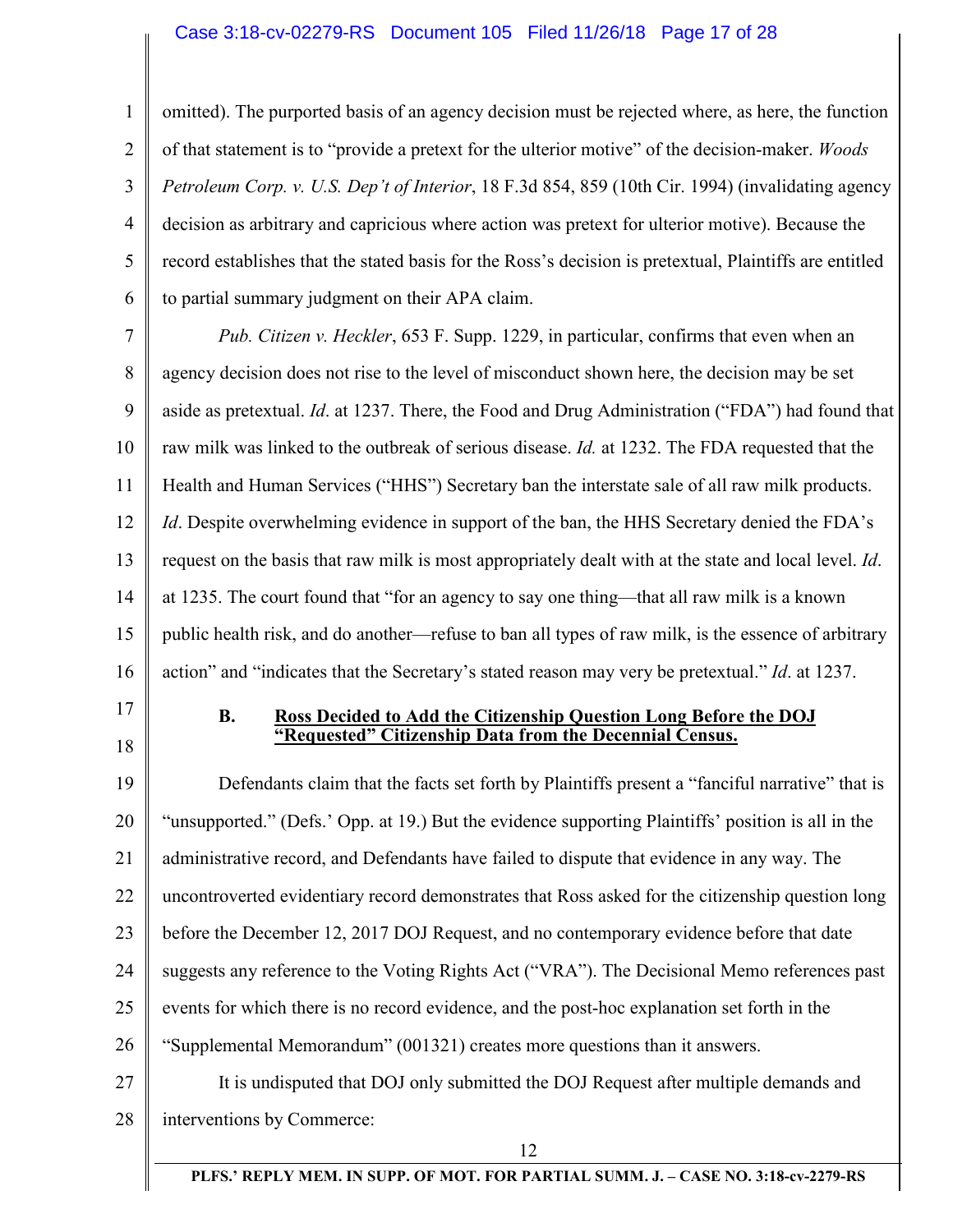|                | Case 3:18-cv-02279-RS Document 105 Filed 11/26/18 Page 18 of 28                                  |
|----------------|--------------------------------------------------------------------------------------------------|
|                |                                                                                                  |
| $\mathbf{1}$   | Ross began considering whether to add a citizenship question "[s]oon after [his]                 |
| $\overline{2}$ | appointment as Secretary of Commerce." (0001321.)                                                |
| 3              | Ross asked Comstock to determine whether non-citizens are included in the census count           |
| $\overline{4}$ | and how to add a citizenship question to the 2020 Census questionnaire. (0002521,                |
| 5              | 0003705, 0003710.)                                                                               |
| 6              | In early April 2017, Ross demanded of Comstock that "we must get our [Census] issue              |
| 7              | resolved" by month's end. (0003694 (emphasis in original).)                                      |
| 8              | Ross complained in May 2017, that he was "mystified why nothing [has] been done in               |
| 9              | response to my months['] old request that we include the citizenship question." (0003710         |
| 10             | (emphasis added).) Comstock responded that "we need to work with Justice to get them to          |
| 11             | request that citizenship be added." Id.                                                          |
| 12             | Both Ross and Comstock acknowledged that they would need to be "very careful" to                 |
| 13             | create a defensible administrative record for future litigation. (0012476.)                      |
| 14             | In May 2017, Commerce asked DOJ to support its request for a citizenship question.               |
| 15             | (0003710, 0003701, 0002462, 0012756.)                                                            |
| 16             | Before September 2017, DOJ refused to become involved with the citizenship question.             |
| 17             | (0012756.) Commerce then turned to DHS, which also refused to participate in                     |
| 18             | Commerce's effort to add the citizenship question. (0012756.)                                    |
| 19             | Ross reached out directly to a fellow political appointee, then-Attorney General Jeff            |
| 20             | Sessions, whose staff agreed to "do whatever you need us to do." (0002651.)                      |
| 21             | In November 2017, Ross feared that "[w] e are out of time" because the Bureau was<br>$\bullet$   |
| 22             | scheduled to proceed with Census preparations as planned. (0011193.)                             |
| 23             | The DOJ Request was issued in December, months after it had refused to send it but<br>٠          |
| 24             | shortly after Ross contacted Sessions. (000663-000665.)                                          |
| 25             | DOJ provided no empirical data to support its claim that "a question on citizenship will         |
| 26             | best enable the [DOJ] to protect all American citizens' voting rights." (000663.)                |
| 27             | All of this evidence comes solely from the administrative record. Nevertheless,                  |
| 28             | Defendants continue to mischaracterize Ross's decision to add the citizenship question as having |
|                | 13<br>PLFS.' REPLY MEM. IN SUPP. OF MOT. FOR PARTIAL SUMM. J. - CASE NO. 3:18-cv-2279-RS         |
|                |                                                                                                  |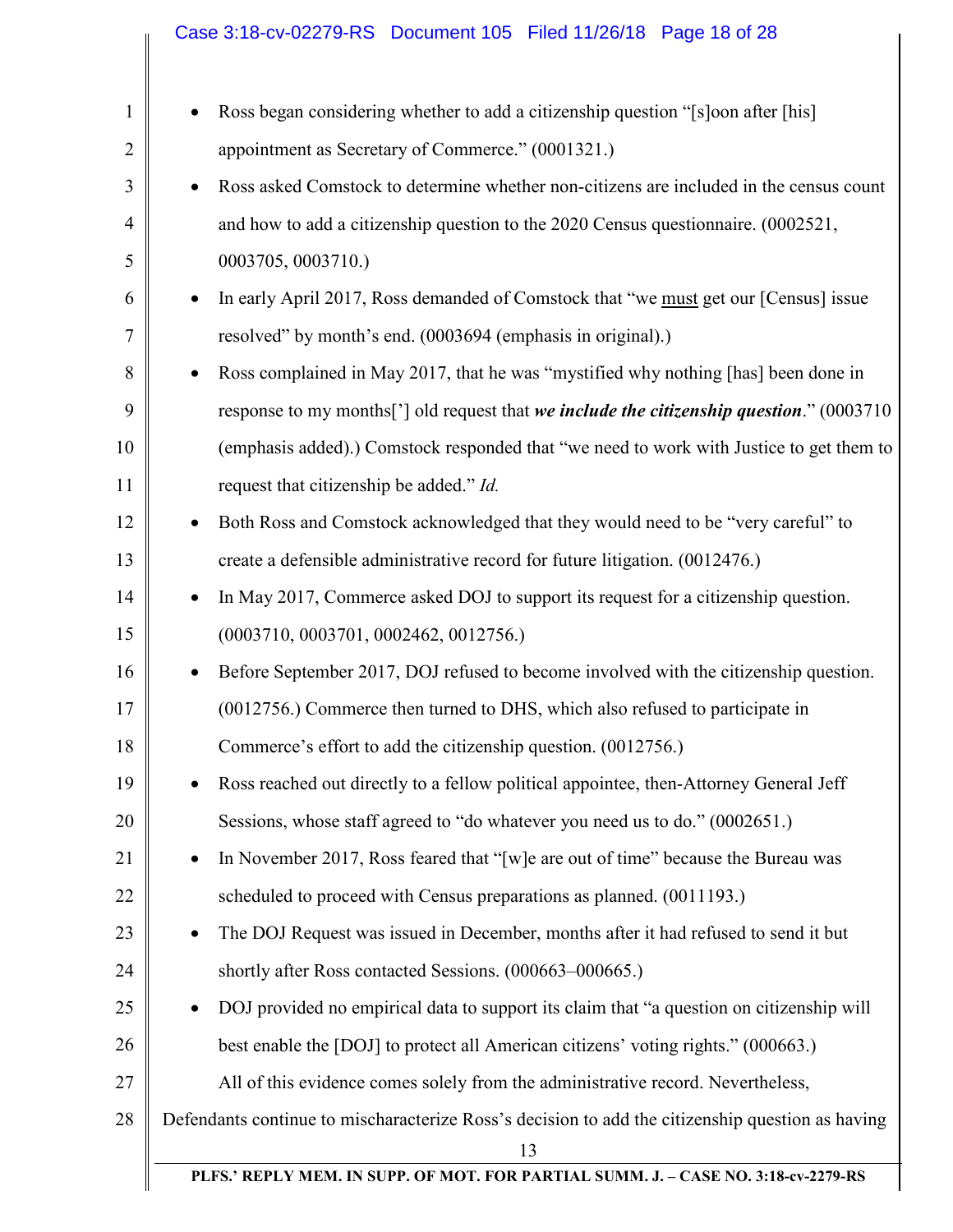### Case 3:18-cv-02279-RS Document 105 Filed 11/26/18 Page 19 of 28

1 2 3 been made "in response" to the DOJ's request for block-level CVAP data. But the charade is over. The undisputed facts speak for themselves, and they establish as a matter of law that Defendants violated the APA.

4 5 6 7 8 9 10 11 12 In arguing that Ross's decision did not "emerge[] from a vacuum," Defendants contend that "the inclusion of a citizenship question has been common both historically and in comparative international perspective." (Defs.' Opp. at 19.) In support of this proposition, Defendants cite only the Decisional Memo itself. They present no evidence that Ross had even seen the "historically and in comparative international perspective" use of citizenship questions when he wrote, in May 2017, that he had issued a months-old "request that we include the citizenship question." (0003710.) The only pre-May 2017 evidence in the administrative record that suggests *any* reason for adding the question are Ross's conversations with Kris Kobach and Steve Bannon. (000763–000764.)

- 13
- 14

### **C. Ross Entirely Ignored the Bureau's Requirements That All Questions Undergo Field Testing and Cognitive Testing.**

15 16 17 18 19 20 21 22 Defendants acknowledge that Ross mentioned testing in the Decisional Memo, but do not address the fact that he failed to "adhere to voluntarily adopted, binding policies that limit [his] discretion." *Padula v. Webster*, 822 F.2d 97, 100 (D.C. Cir. 1987). They fail totally to address the fact that rejecting the testing protocols was "inconsistent with the Department's longstanding earlier position." *Encino Motorcars*, 136 S. Ct. at 2127. While Ross acknowledged that the Bureau conducts cognitive and field testing of a new question, he analyzed only the Bureau's recommendations for *cognitive* testing. (001296.) Ross omitted any consideration of whether prior *field* testing had been performed, and whether such testing was adequate. (001297.)

23 24 25 26 Moreover, the undisputed facts demonstrate that the Bureau advised Ross of the cognitive and field testing requirements. Ross asked the Bureau, "What was the process that was used in the past to get questions added to the decennial Census or do we have something similar where a precedent was established?" (0009832.) The Bureau, through Abowd, provided a detailed

- 27
- 28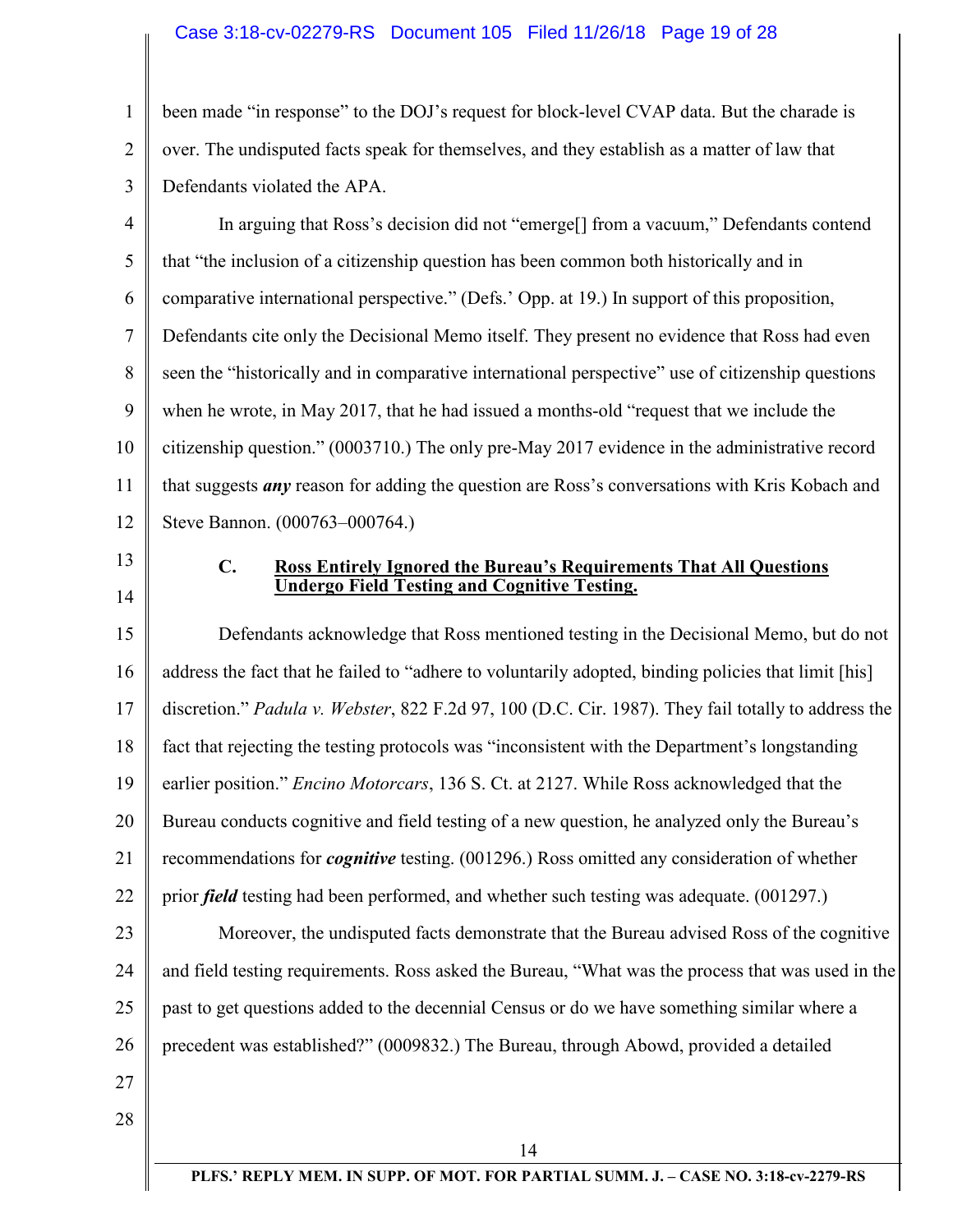response setting for the Bureau's "well-established process" for changing content "on the census or ACS."<sup>10</sup> (0009832–0009833.)

3 4 5 6 7 8 9 10 11 12 13 14 15 16 17 18 Defendants argue that Commerce's revisions to the Bureau's answers were "approved for inclusion by Census Bureau leadership." (Defs.' Opp. at 23.) But that statement is not supported anywhere in the record. Christa Jones, Deputy Chief of the Bureau, wrote on February 24, 2018, that she was "fine with" one revision to the answer, authored by Sahra Park-Su. (013023.) But the Bureau did not include Park-Su's proposed answer when it sent its final response to Ross on March 1, 2018, which continues to reference the "well-established process." (0009812; 0009832.) And in any event, the version that Jones saw was revised *yet again* before the administrative record was produced in this matter, specifically to replace the phrase "Consistent with longstanding practice for adding new questions" with "Because no new questions have been added to the Decennial Census (for nearly 20 years), the Census Bureau did not fee[l] bound by past precedent." (001296.) Nothing in the record suggests that anyone from the Bureau saw this answer or confirmed that the Bureau did not in fact "feel bound by past precedent." Defendants simply ignore the record evidence and, therefore, fail to dispute that Commerce "so distort[ed] the record that an agency decisionmaking body can no longer rely on [it] in meeting its obligations under the law." *Nat'l Small Shipments Traffic Conference, Inc. v. I.C.C.*, 725 F.2d 1442, 1450-51 (D.C. Cir. 1984).

19 20

1

2

## **D. Ross's Decision-Making Was Not Reasoned Where He Discounted Agency Expertise and Deferred to Facially Invalid Rationale.**

21 22 23 24 25 26 The voluminous evidence contained in the administrative record runs counter to the explanation Ross offered for his decision. This is fatal to Defendants' defense that Ross's decision was objectively reasonable. While Ross paid lip-service to the Bureau's expertise by acknowledging "concerns" that adding a citizenship question "would negatively affect the response rate for non-citizens," he irrationally deferred to the facially invalid rationale set forth in  $\overline{a}$  $10$  Defendants' made-for-litigation position that the process applies only to the ACS because no

27 28 one had suggested a move so radical as changing the short-form census questionnaire is not supported by the record. They offer no explanation why the ACS, sent to a sample of households, would have a more robust process for adding content than the short form census sent to every household. And the process refers to changes in "the census or ACS." (0009832–0009833.)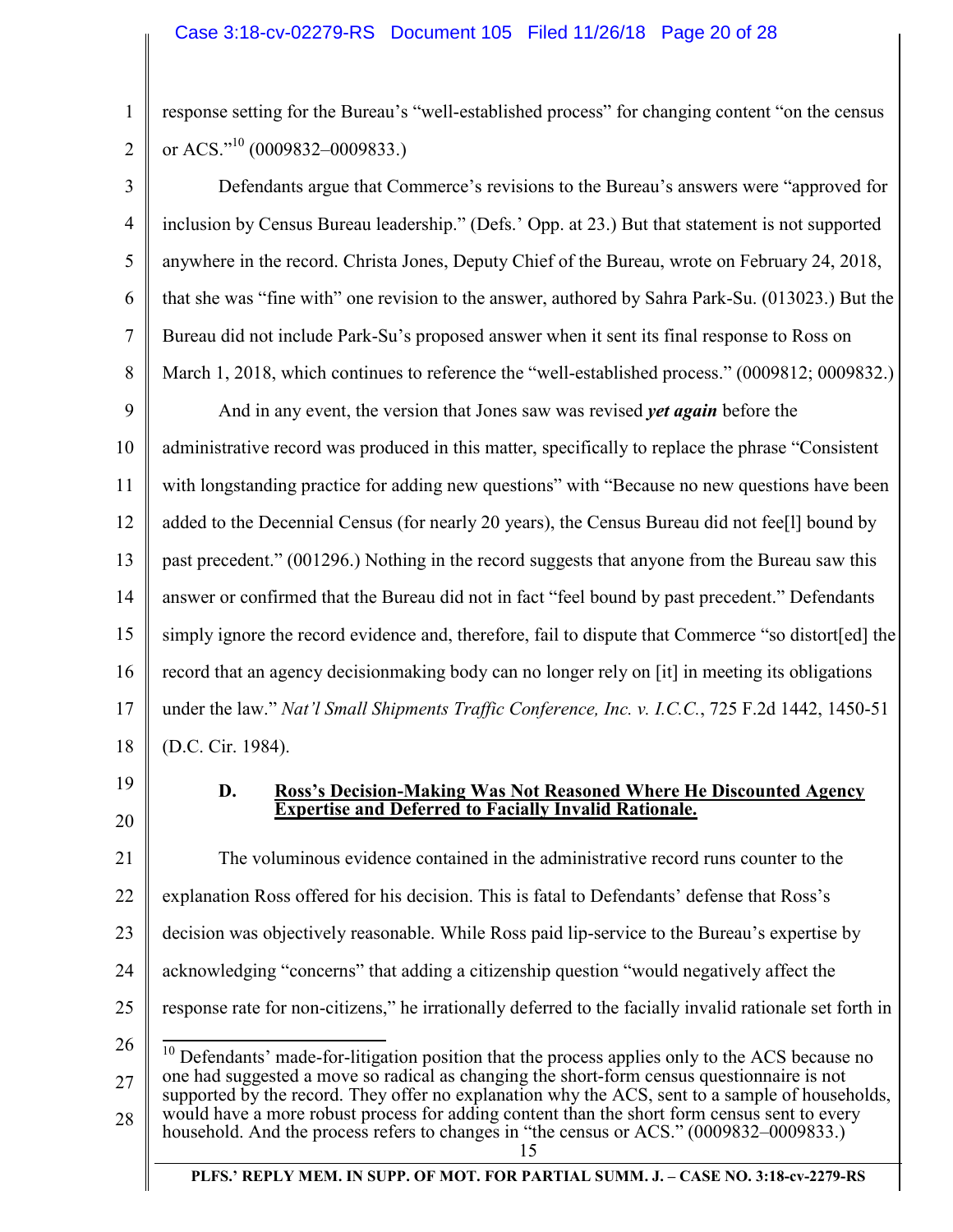# Case 3:18-cv-02279-RS Document 105 Filed 11/26/18 Page 21 of 28

| 1              | the DOJ Request over the scientific expertise of the Bureau. (001313–001320.) In so doing, he                                                                                                                                                                                                                                                                                                  |
|----------------|------------------------------------------------------------------------------------------------------------------------------------------------------------------------------------------------------------------------------------------------------------------------------------------------------------------------------------------------------------------------------------------------|
| $\overline{2}$ | ignored important consequences of adding a citizenship question identified by his own agency                                                                                                                                                                                                                                                                                                   |
| 3              | experts. See, e.g., United States v. F/V Alice Amanda, 987 F.2d 1078, 1085 (4th Cir. 1993)                                                                                                                                                                                                                                                                                                     |
| $\overline{4}$ | (agency action is arbitrary and capricious when the agency "had actual knowledge of the                                                                                                                                                                                                                                                                                                        |
| 5              | problems" associated with its decision).                                                                                                                                                                                                                                                                                                                                                       |
| 6              | The administrative record contains ample scientific evidence to support a finding that                                                                                                                                                                                                                                                                                                         |
| 7              | adding the citizenship question would conflict with Ross's stated goal of "obtaining complete and                                                                                                                                                                                                                                                                                              |
| 8              | accurate data" (001313 (emphasis in original)), including the following findings from the                                                                                                                                                                                                                                                                                                      |
| 9              | Bureau's own January 19, 2018 memorandum:                                                                                                                                                                                                                                                                                                                                                      |
| 10             | The question will provide "substantially less accurate citizenship status data than are                                                                                                                                                                                                                                                                                                        |
| 11             | available from administrative sources." (001277.)                                                                                                                                                                                                                                                                                                                                              |
| 12             | The breakoff rate for Hispanics is nine times higher than for non-Hispanic Whites for the                                                                                                                                                                                                                                                                                                      |
| 13             | citizenship question. (001281.)                                                                                                                                                                                                                                                                                                                                                                |
| 14             | Every respondent would be burdened by the question, and it would lead to a larger decline                                                                                                                                                                                                                                                                                                      |
| 15             | in self-response for noncitizen households. (001281.)                                                                                                                                                                                                                                                                                                                                          |
| 16             | Responses to the citizenship question on the ACS results in a high amount of false self-                                                                                                                                                                                                                                                                                                       |
| 17             | reporting. (001317.)                                                                                                                                                                                                                                                                                                                                                                           |
| 18             | By contrast, the only evidence Ross relied upon was the DOJ Request itself. (001313–                                                                                                                                                                                                                                                                                                           |
| 19             | 001320.) The DOJ Request states that (1) the DOJ needs CVAP data on the census block level to                                                                                                                                                                                                                                                                                                  |
| 20             | enforce the VRA; and (2) asking a citizenship question on the Census is the best way to get that                                                                                                                                                                                                                                                                                               |
| 21             | data. The record does not support the first statement and affirmatively disproves the second. <sup>11</sup>                                                                                                                                                                                                                                                                                    |
| 22             | Reliance on a facially deficient recommendation renders a decision arbitrary and capricious. See                                                                                                                                                                                                                                                                                               |
| 23             | <i>Ergon-W. Virginia, Inc. v. U.S. Env. Prot. Agency</i> , 896 F.3d 600, 613 (4th Cir. 2018).                                                                                                                                                                                                                                                                                                  |
| 24             | None of the cases cited in the DOJ Request actually support the DOJ's request for such                                                                                                                                                                                                                                                                                                         |
| 25             | data to enforce the VRA. See Reyes v. City of Farmers Branch, 586 F.3d 1019, 1023–24 (5th Cir.                                                                                                                                                                                                                                                                                                 |
| 26             |                                                                                                                                                                                                                                                                                                                                                                                                |
| 27<br>28       | Defendants erroneously state that it is "undisputed" that DOJ needs block-level CVAP data to<br>enforce the VRA. Plaintiffs absolutely dispute this claim, and specifically did so in their opening<br>brief. (Pls.' Mot. at 29, n.31.) Indeed Plaintiffs have stated since the commencement of this<br>litigation that the purported rationale was pretextual. (See Compl. $\P$ 67–70.)<br>16 |
|                | PLFS.' REPLY MEM. IN SUPP. OF MOT. FOR PARTIAL SUMM. J. - CASE NO. 3:18-cv-2279-RS                                                                                                                                                                                                                                                                                                             |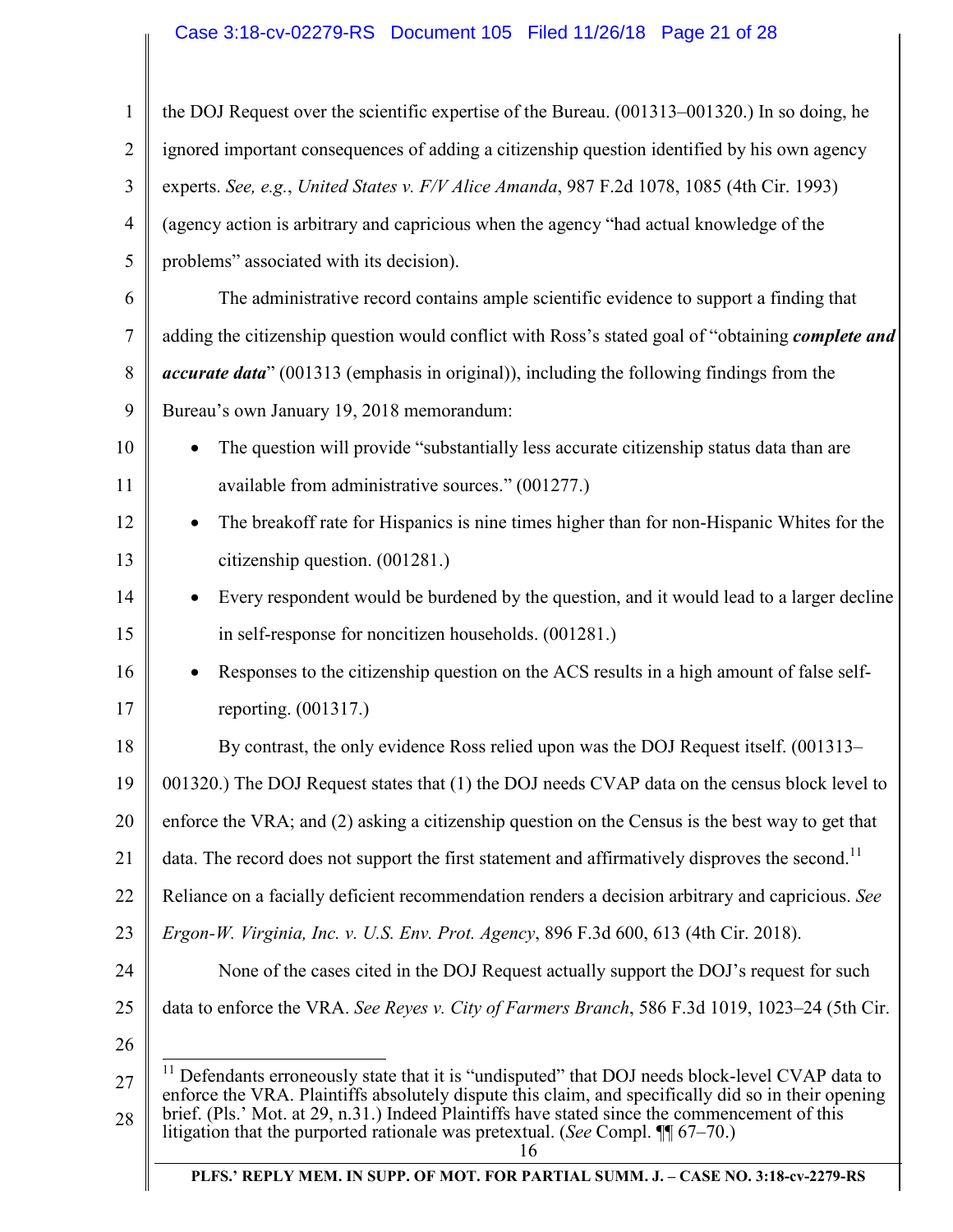| 2009) (while CVAP data is appropriate evidence to prove minority-majority district, no mention      |
|-----------------------------------------------------------------------------------------------------|
| of need for block-level CVAP data and Plaintiffs did not rely on ACS citizenship data); Barnett v.  |
| City of Chicago, 141 F.3d 699, 704 (7th Cir. 1998) (affirms use of CVAP data for determining        |
| proportional equality of voting power, but rejects use of decennial census to obtain such data: "To |
| verify the age and citizenship of the population would enormously complicate the decennial          |
| census and open the census-taker to charges of manipulation."); Negron v. City of Miami Beach,      |
| 113 F.3d 1563, 15 67–69 (11th Cir. 1997) (plaintiffs relied unsuccessfully on voting-age            |
| population to draw illustrative districts and never attempted to proffer districts based on CVAP    |
| data); Romero v. City of Pomona, 883 F.2d 1418, 1426 (9th Cir. 1989), overruled in part on other    |
| grounds by Townsend v. Holman Consulting Corp., 914 F.2d 1136, 1141 (9th Cir. 1990) (affirms        |
| that "eligible minority voter population, rather than total minority population, is the appropriate |
| measure of geographical compactness"); LULAC v. Perry, 548 U.S. 399, 423-442 (2006) (no             |
| discussion of block-level CVAP data).                                                               |
| Ross relied on the DOJ Request for his finding that "having [citizenship] data at the               |
| census block level will permit more effective enforcement of the Act." (001313.) While Ross was     |
| not required "to undertake an independent analysis" of another agency's conclusions, he also        |
| could not "blindly adopt [those] conclusions." City of Tacoma v. FERC, 460 F.3d 53, 76 (D.C.        |
| Cir. 2006). Finally, Defendants have proffered no evidence whatsoever to support Ross's             |
| conclusory statement that "the citizenship data provided to DOJ will be more accurate with the      |
| question than without it." (001319.) This central conclusion of the Decisional Memo is "counter     |
| to the evidence before the agency." State Farm, 463 U.S. at 43.                                     |
| Ш.<br>DEFENDANTS HAVE FAILED TO REBUT THE EVIDENCE THAT ROSS'S                                      |
| <b>DECISION WAS BEYOND HIS STATUTORY AUTHORITY.</b>                                                 |
| <b>This Court May Review Ross's Decision.</b><br>A.                                                 |
| Plaintiffs rely on a single case decided on standing grounds to assert that "congressional"         |
| reporting requirements" are beyond the jurisdiction of a court. (Defs.' Mot. at 13). But the issue  |
| in Guerrero v. Clinton was whether a "better report" regarding the Compact of Free Associations     |
| Act of 1985 would have provided any relief to Guam. 157 F.3d 1190, 1195 (9th Cir. 1998). By         |
| 17<br>PLFS.' REPLY MEM. IN SUPP. OF MOT. FOR PARTIAL SUMM. J. - CASE NO. 3:18-cv-2279-RS            |
|                                                                                                     |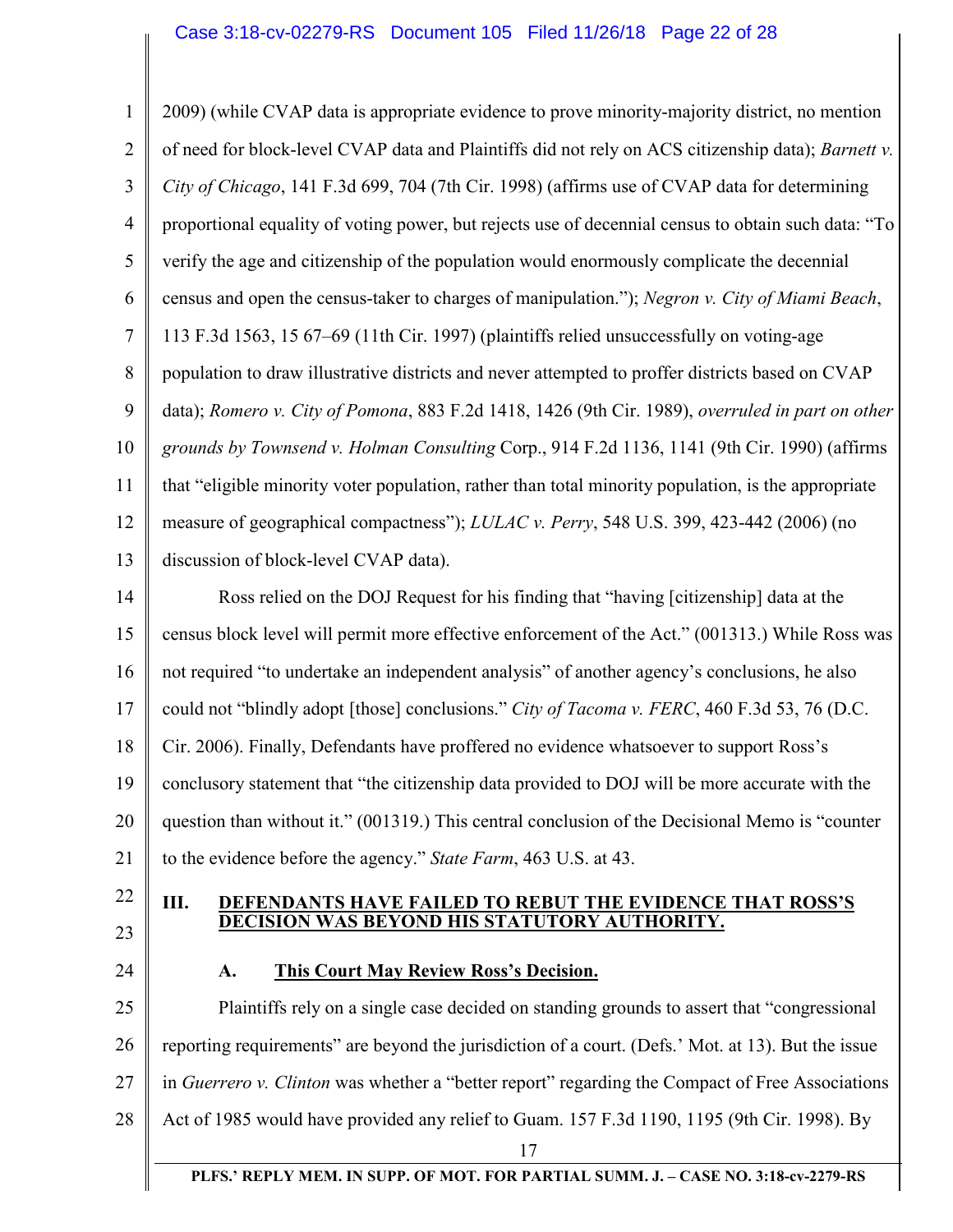### Case 3:18-cv-02279-RS Document 105 Filed 11/26/18 Page 23 of 28

1 2 3 4 5 6 7 contrast, the Census Act governs the process by which the Secretary must disclose the content of the ACS and the Decennial Census to prevent exactly the type of abuse that took place here. The "agency action" at issue is Ross's decision to add the question nearly a year after the deadline for changing census content had passed, without stating that any new circumstances made that change necessary. *See, e.g., NRDC v. Nat'l Highway Traffic Safety Admin.*, 894 F.3d 95, 113 (2d Cir. 2018) (vacating agency decision because agency improperly delayed implementation of a rule beyond a statutorily-mandated deadline).

8 9 10 11 12 13 14 15 Defendants claim that the only remedy for violating the Census Act is for Congress "to respond to the missing report in the manner of Congress's choosing." (Defs.' Opp. at 16.) It is not clear what Defendants mean. Members of Congress have previously tried to mandate census content by denying the Bureau funding if it fails to ask certain questions, but this tactic requires successfully amending appropriations legislation.<sup>12</sup> If courts could not enforce acts of Congress, there would be no need for Section  $706(2)(C)$ . Public reports that codify agency decision-making are subject to ultra vires review, whether sent to Congress or anyone else. *See, e.g.*, *Motion Picture Ass'n of Am., Inc. v. F.C.C.*, 309 F.3d 796, 799–800 (D.C. Cir. 2002).

16

### **B. Defendants "New Circumstances" Do not "Necessitate" Adding the Question.**

17 18 19 20 21 22 23 24 25 26 27 Defendants do not claim that their interpretation of the Census Act is entitled to *Chevron* deference, and because the Decisional Memo does not constitute rulemaking, deference is only due based upon the "thoroughness evident in its consideration, the validity of its reasoning, its consistency with earlier and later pronouncements, and all those factors which give it power to persuade." *Skidmore v. Swift & Co.*, 323 U.S. 134, 140 (1944) And under *Skidmore* deference, Defendant's construction of the Census Act—which allows them to add, remove, or modify topics at any time without any explanation, "fails to address the particular interplay among" relevant provisions of the Act. *Univ. of Texas Sw. Med. Ctr. v. Nassar*, 133 S. Ct. 2517, 2533 (2013) (refusing to apply *Skidmore* deference to EEOC manual). The law that added Section 141(f) also added 13 U.S.C. § 6(c), requiring the Secretary to use other data sources "to the  $\overline{a}$ 

<sup>28</sup>  18 <sup>12</sup> Such efforts have not typically been successful. *See* Vitter-Bennet Amendment No. 2644 to Commerce, Justice Science and Related Agencies Appropriations Act of 2010, *available a*t https://www.congress.gov/congressional-record/2009/10/13/senate-section/article/S10339-2.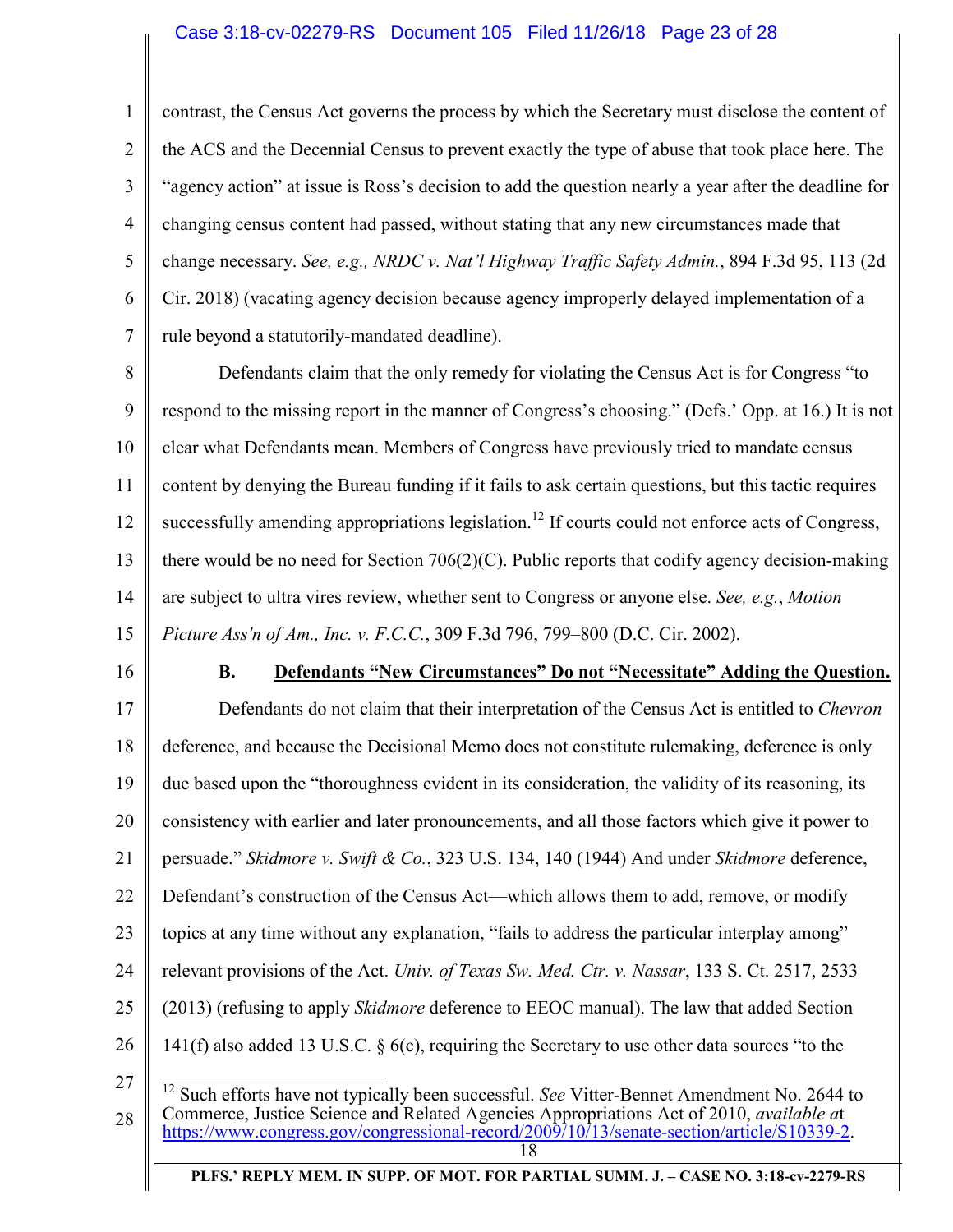maximum extent possible" instead of "conducting direct inquires." PL 94–521 (HR 11337) October 17, 1976.<sup>13</sup>

3 4 5 6 7 8 9 10 11 12 13 14 Defendants contend that the DOJ Request consists of "new circumstances," but ignore the fact that it was issued only after Ross met with Sessions. Defendants do not and cannot explain how the DOJ Request "necessitates" adding the question. (Defs.' Opp. at 16.) And bizarrely, Defendants argue that they should not be held accountable for failing to follow the Census Act now, because they could theoretically submit a compliant report before 2020, even as they admit they have not done so now and cannot explain how a new report would comply with the law. And should this Court find that Defendants' failure under 13 U.S.C. § 141(f)(1)-(3) cannot be reviewed under  $\S 706(2)(C)$  of the APA, Defendants' failure to meet required deadlines further show that the decision to add the question was arbitrary and capricious. *See Reed v. Salazar*, 744 F. Supp. 2d 98, 115-18 (D.D.C. 2010) (holding a decision arbitrary and capricious, in part, because of the failure to issue an Environmental Impact Statement). **IV. THE BUREAU SHOULD MAKE ANY DECISION ON REMAND.** 

15 16 17 18 19 20 21 22 23 24 25 Defendants suggest that if Plaintiffs prevail Ross should be allowed to "remed[y] any procedural errors" even though those "errors"—consisting of an obvious cover-up, false statements under oath, and blown deadlines—are neither errors nor remediable. (Defs.' Opp. at 29.) Should this Court find that remand is necessary, Defendants incorrectly state that Plaintiffs do not "present an alternative" to remanding this decision to Ross himself. (Defs.' Opp. at 30.) Plaintiffs' alternative is to bar Ross and Commerce from considering any agency action so that any further consideration "be undertaken by the Bureau alone." (Pls.' Mot. at 30.) Defendants do not address this alternative and thereby concede that it is an appropriate remedy should this Court decline vacatur without remand. *See Samica Enters. LLC v. Mail Boxes Etc., Inc.*, 460 F. App'x 664, 666 (9th Cir. 2011) ("Arguments not raised in opposition to summary judgment or in the opening brief before this court are waived.")

26

1

<sup>27</sup>  28  $\overline{a}$ The final conference report on the law confirmed its purpose was "reducing respondent" burden" and providing reports to Congressional committees "for their review *and recommendations*." HR Conf. Rep. 94-1719, Case Reply Decl. Ex. 8 (emphasis added).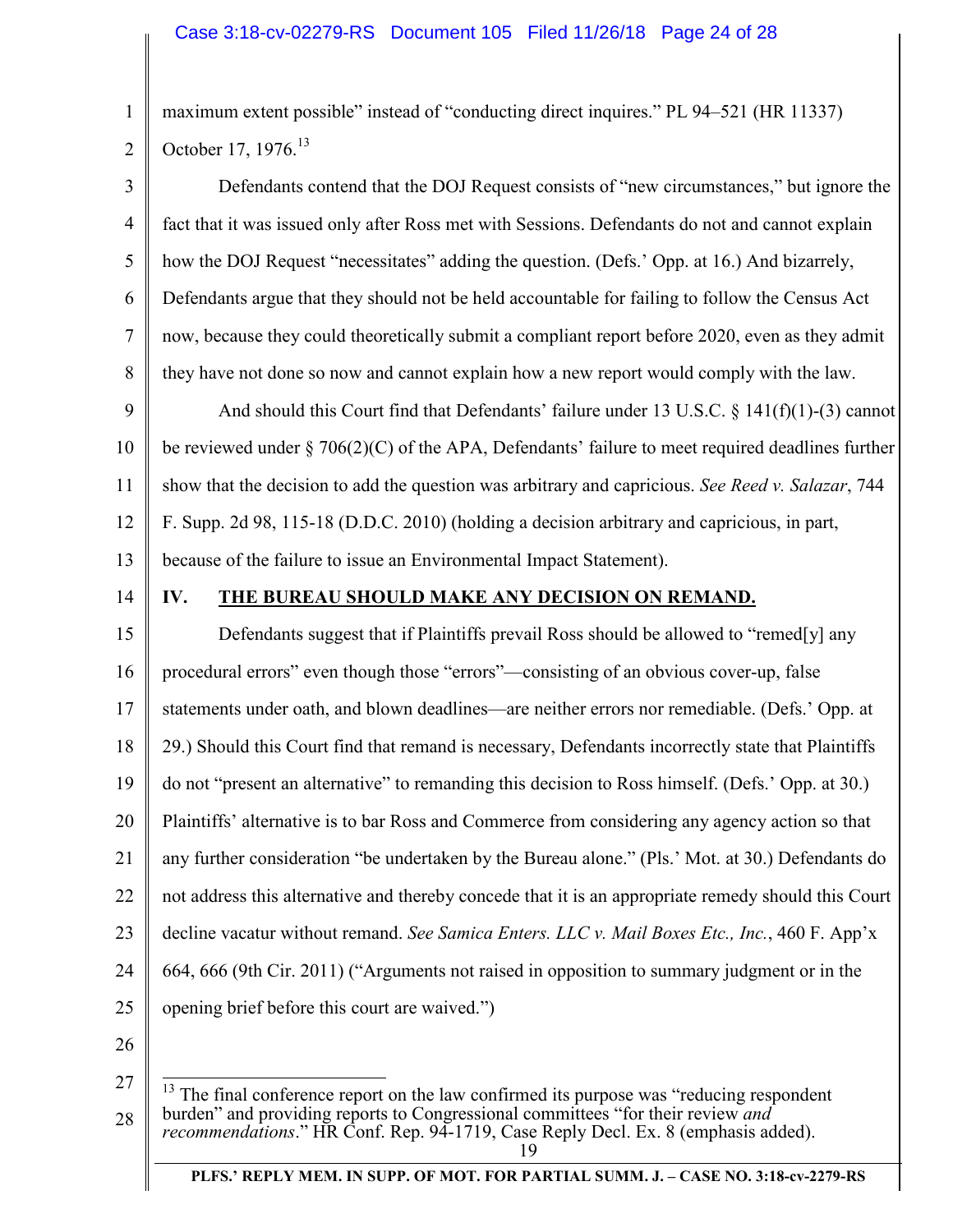|                         | Case 3:18-cv-02279-RS Document 105 Filed 11/26/18 Page 25 of 28                                 |
|-------------------------|-------------------------------------------------------------------------------------------------|
|                         |                                                                                                 |
| $\mathbf{1}$            | <b>CONCLUSION</b>                                                                               |
| $\sqrt{2}$              | Plaintiffs respectfully request that the Court set aside Ross's decision to add the             |
| $\overline{\mathbf{3}}$ | citizenship question and enjoin Defendants from taking steps to add the question to the Census. |
| $\overline{4}$          |                                                                                                 |
| 5                       | Respectfully submitted,                                                                         |
| 6                       |                                                                                                 |
| $\tau$                  |                                                                                                 |
| $8\,$                   |                                                                                                 |
| 9                       |                                                                                                 |
| $10\,$                  |                                                                                                 |
| 11                      |                                                                                                 |
| 12                      |                                                                                                 |
| 13                      |                                                                                                 |
| 14                      |                                                                                                 |
| 15                      |                                                                                                 |
| 16                      |                                                                                                 |
| 17                      |                                                                                                 |
| 18                      |                                                                                                 |
| 19<br>20                |                                                                                                 |
| 21                      |                                                                                                 |
| 22                      |                                                                                                 |
| 23                      |                                                                                                 |
| 24                      |                                                                                                 |
| 25                      |                                                                                                 |
| 26                      |                                                                                                 |
| 27                      |                                                                                                 |
| $28\,$                  |                                                                                                 |
|                         | $20\,$                                                                                          |
|                         | PLFS.' REPLY MEM. IN SUPP. OF MOT. FOR PARTIAL SUMM. J. - CASE NO. 3:18-cv-2279-RS              |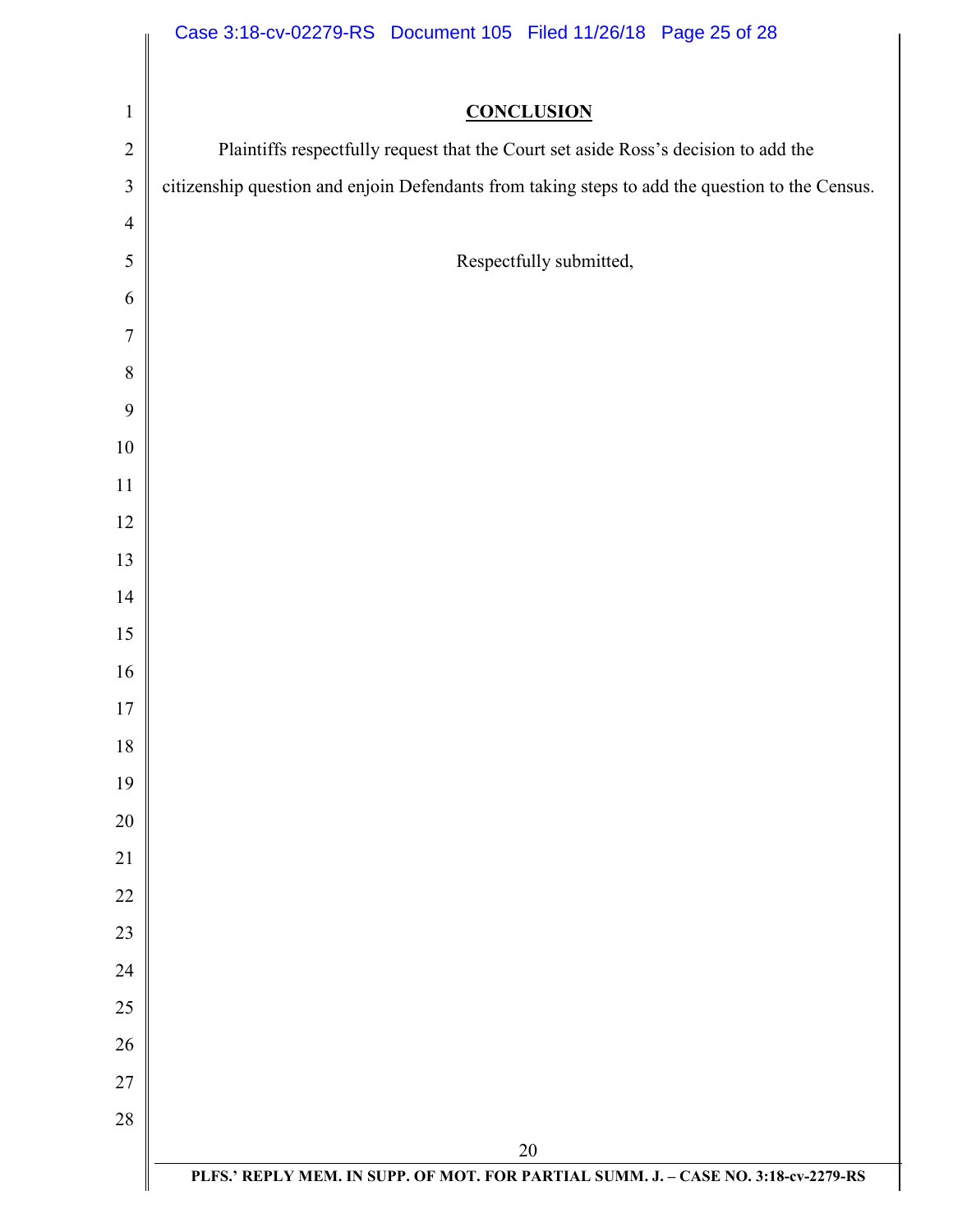|                                |        |                   | Case 3:18-cv-02279-RS Document 105 Filed 11/26/18 Page 26 of 28                    |
|--------------------------------|--------|-------------------|------------------------------------------------------------------------------------|
| $\mathbf{1}$<br>$\overline{c}$ | Dated: | November 26, 2018 | <b>MANATT, PHELPS &amp; PHILLIPS, LLP</b>                                          |
|                                |        |                   | By: $s/John F. Libby$                                                              |
| 3                              |        |                   | John F. Libby<br>John W. McGuinness                                                |
| 4                              |        |                   | Emil Petrossian                                                                    |
| 5                              |        |                   | Ana G. Guardado                                                                    |
| 6                              |        |                   | Andrew C. Case<br>Rory Adams                                                       |
|                                |        |                   | Salvador E. Perez                                                                  |
| $\overline{7}$                 |        |                   | Olufunmilayo O. Showole                                                            |
| 8                              |        |                   | 11355 West Olympic Boulevard<br>Los Angeles, California 90064                      |
| 9                              |        |                   | Telephone: (310) 312-4000                                                          |
| 10                             |        |                   | Facsimile: (310) 312-4224                                                          |
| 11                             |        |                   | <b>LAWYERS' COMMITTEE FOR CIVIL</b><br><b>RIGHTS UNDER LAW</b>                     |
| 12                             |        |                   | Kristen Clarke<br>Jon M. Greenbaum                                                 |
| 13                             |        |                   | Ezra D. Rosenberg                                                                  |
|                                |        |                   | Dorian L. Spence<br>1401 New York Avenue NW, Suite 400                             |
| 14                             |        |                   | Washington, DC 20005<br>Telephone: (202) 662-8600                                  |
| 15                             |        |                   | Facsimile: (202) 783-0857                                                          |
| 16                             |        |                   | <b>PUBLIC COUNSEL</b>                                                              |
| 17                             |        |                   | Mark Rosenbaum<br>610 South Ardmore Avenue                                         |
| 18                             |        |                   | Los Angeles, California 90005                                                      |
|                                |        |                   | Telephone: (213) 385-2977<br>Facsimile: (213) 385-9089                             |
| 19                             |        |                   | <b>CITY OF SAN JOSE</b>                                                            |
| 20                             |        |                   | Richard Doyle, City Attorney                                                       |
| 21                             |        |                   | Nora Frimann, Assistant City Attorney<br>Office of the City Attorney               |
| 22                             |        |                   | 200 East Santa Clara Street, 16th Floor<br>San José, California 95113-1905         |
|                                |        |                   | Telephone Number: (408) 535-1900                                                   |
| 23                             |        |                   | Facsimile Number: (408) 998-3131<br>E-Mail: cao.main@sanjoseca.gov                 |
| 24                             |        |                   | <b>Attorneys for Plaintiffs</b>                                                    |
| 25<br>26                       |        |                   | CITY OF SAN JOSE and BLACK ALLIANCE FOR<br><b>JUST IMMIGRATION</b>                 |
| 27                             |        |                   |                                                                                    |
| 28                             |        |                   |                                                                                    |
|                                |        |                   | 21                                                                                 |
|                                |        |                   | PLFS.' REPLY MEM. IN SUPP. OF MOT. FOR PARTIAL SUMM. J. - CASE NO. 3:18-cv-2279-RS |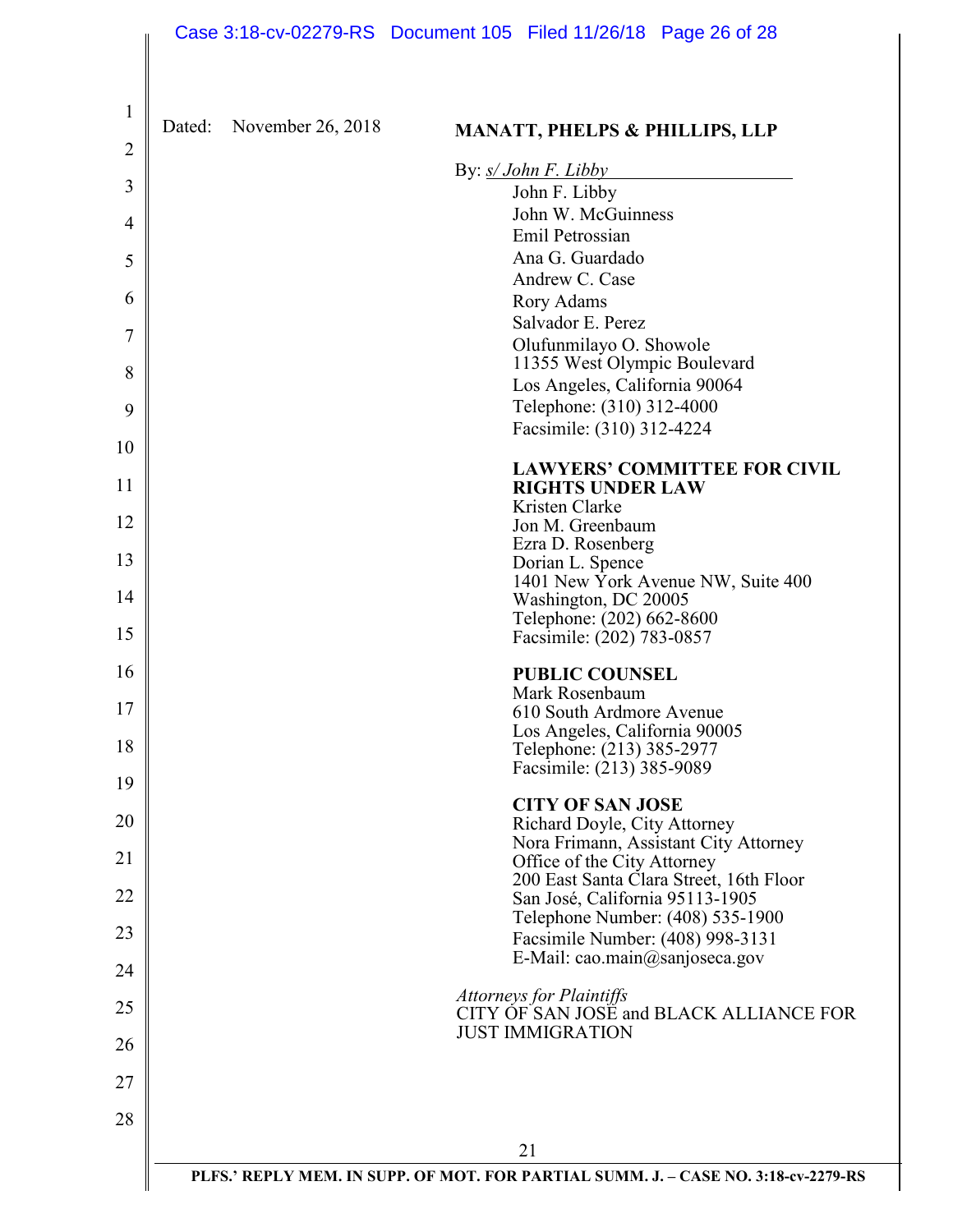|                | Case 3:18-cv-02279-RS Document 105 Filed 11/26/18 Page 27 of 28                                    |
|----------------|----------------------------------------------------------------------------------------------------|
|                |                                                                                                    |
| $\mathbf{1}$   | <b>FILER'S ATTESTATION</b>                                                                         |
| $\overline{2}$ | Pursuant to Civil Local Rule 5-1(i)(3), regarding signatures, Ana G. Guardado hereby               |
| $\mathfrak{Z}$ | attests that concurrence in the filing of this document has been obtained from all the signatories |
| $\overline{4}$ | above.                                                                                             |
| 5              | Dated: November 26, 2018<br>$\frac{s/Ana G. Guardado}{Ana G. Guardado}$                            |
| 6              |                                                                                                    |
| $\tau$         |                                                                                                    |
| 8              |                                                                                                    |
| 9              |                                                                                                    |
| 10             |                                                                                                    |
| 11             |                                                                                                    |
| 12             |                                                                                                    |
| 13             |                                                                                                    |
| 14             |                                                                                                    |
| 15             |                                                                                                    |
| 16             |                                                                                                    |
| 17             |                                                                                                    |
| 18             |                                                                                                    |
| 19             |                                                                                                    |
| 20             |                                                                                                    |
| 21             |                                                                                                    |
| 22             |                                                                                                    |
| 23             |                                                                                                    |
| 24             |                                                                                                    |
| 25             |                                                                                                    |
| 26             |                                                                                                    |
| 27             |                                                                                                    |
| 28             |                                                                                                    |
|                | 22                                                                                                 |
|                | PLFS.' REPLY MEM. IN SUPP. OF MOT. FOR PARTIAL SUMM. J. - CASE NO. 3:18-cv-2279-RS                 |